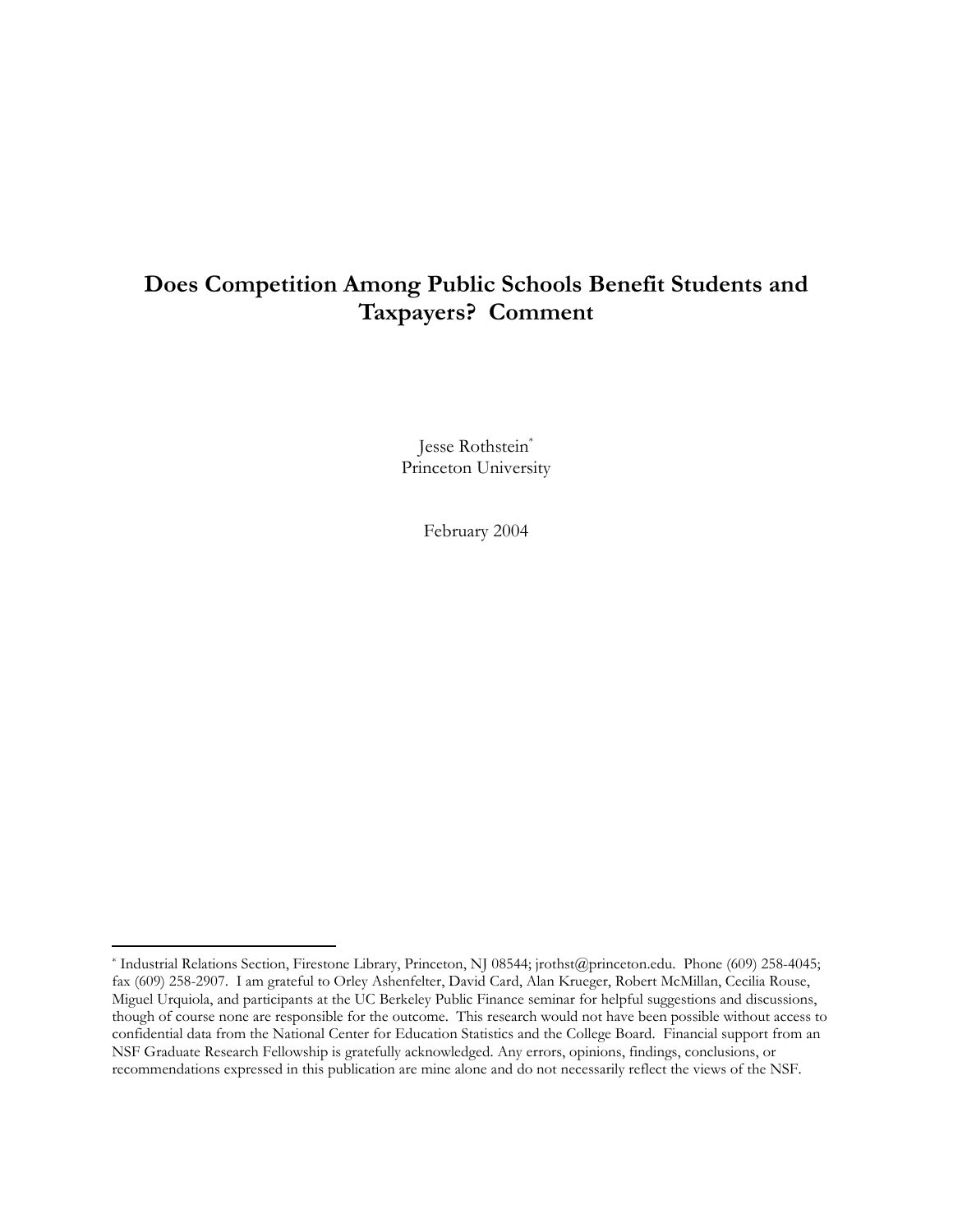# Does Competition Among Public Schools Benefit Students and Taxpayers? Comment

#### 1. Introduction

Economically-minded observers have long argued that market discipline would create incentives for more efficient educational production (e.g. Friedman 1962; Brennan and Buchanan 1980; Chubb and Moe 1990). Although this argument is theoretically compelling, it is difficult to support empirically. One important difficulty is that the claim is about general equilibrium dynamics of competition among providers, and cannot be tested with small-scale interventions like the school voucher programs studied by Rouse (1998), Krueger and Zhu (2003), and many others. Although Chile and New Zealand have each adopted large-scale choice policies (Hsieh and Urquiola 2003; Fiske and Ladd 2000), there is as yet no large-scale, long-run choice implementation in the United States with which to study the effects of competition among schools.

The most compelling domestic evidence on productivity effects comes from studies of "Tiebout choice," the use of the residential location decision to choose among neighboring local monopoly providers. In an influential paper in this Review, Hoxby (2000) argues that metropolitan housing markets with more fragmented school governance offer more choice to consumers, which produces greater competitive pressures on providers. Measures of fragmentation, however, are potentially endogenous to school productivity. There has been a great deal of consolidation of school districts in the United States since World War II, and the extent of consolidation in any particular area may have depended on the productivity of local schools. Additionally, families with children may concentrate in desirable districts, implying that district enrollments themselves are endogenous. Hoxby proposes variation in topography—which may have influenced optimal jurisdictional size before modern transportation technologies—as a source of exogenous variation.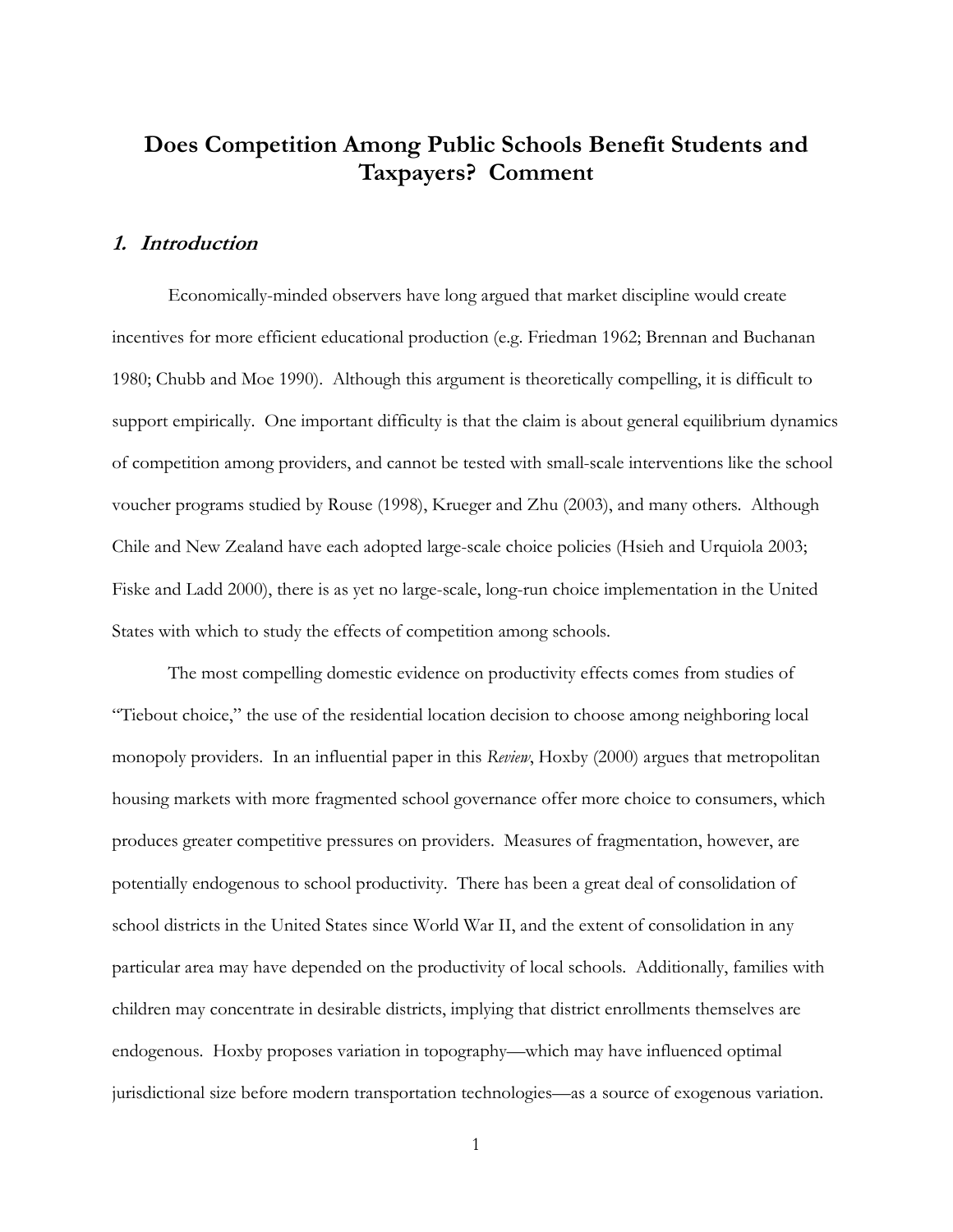Instrumenting a measure of Tiebout choice in a metropolitan area with the number of streams flowing through that area, she finds substantial positive effects of choice on student test scores and other academic outcomes.<sup>1</sup>

This paper presents a re-analysis of this result, using to the extent possible the same data and specifications used by Hoxby. The decision to revisit Hoxby's analysis is motivated by two considerations. First, it has been proposed that estimates of choice's productivity effects are biased—most likely upward—by the use, as in Hoxby's study, of a sample of students enrolled in public schools (Hsieh and Urquiola 2003). Second, recent estimates of specifications similar to Hoxby's on alternative data sets have come to substantively different conclusions (Rothstein 2003). It is thus important to understand whether Hoxby's results are sensitive to the exact sample and specification used.

With the restricted-access National Educational Longitudinal Survey (NELS) data that Hoxby uses in her preferred specifications, and following her description of her data construction, I am unable to precisely replicate Hoxby's sample. When I estimate a specification similar to hers—I have access to only one of her two "streams" instruments, though it is by far the strongest in her first stage—on my replication sample, I obtain quite different results. My point estimates indicate a smaller, insignificant effect of choice on students' test scores. Moreover, when I use techniques that are robust to the data's likely clustered error structure, I estimate standard errors that are substantially larger than are Hoxby's, enough so that even her point estimates are indistinguishable from zero.

After presenting the replication estimates, I consider the impact on the estimated choice effect of small alterations to the sample and specification. I propose a new and substantially more

<sup>&</sup>lt;sup>1</sup> Belfield and Levin (2002) review other studies of the effect of competition on student outcomes and conclude—based, in part, on the Hoxby result—that the evidence supports the claim of positive effects.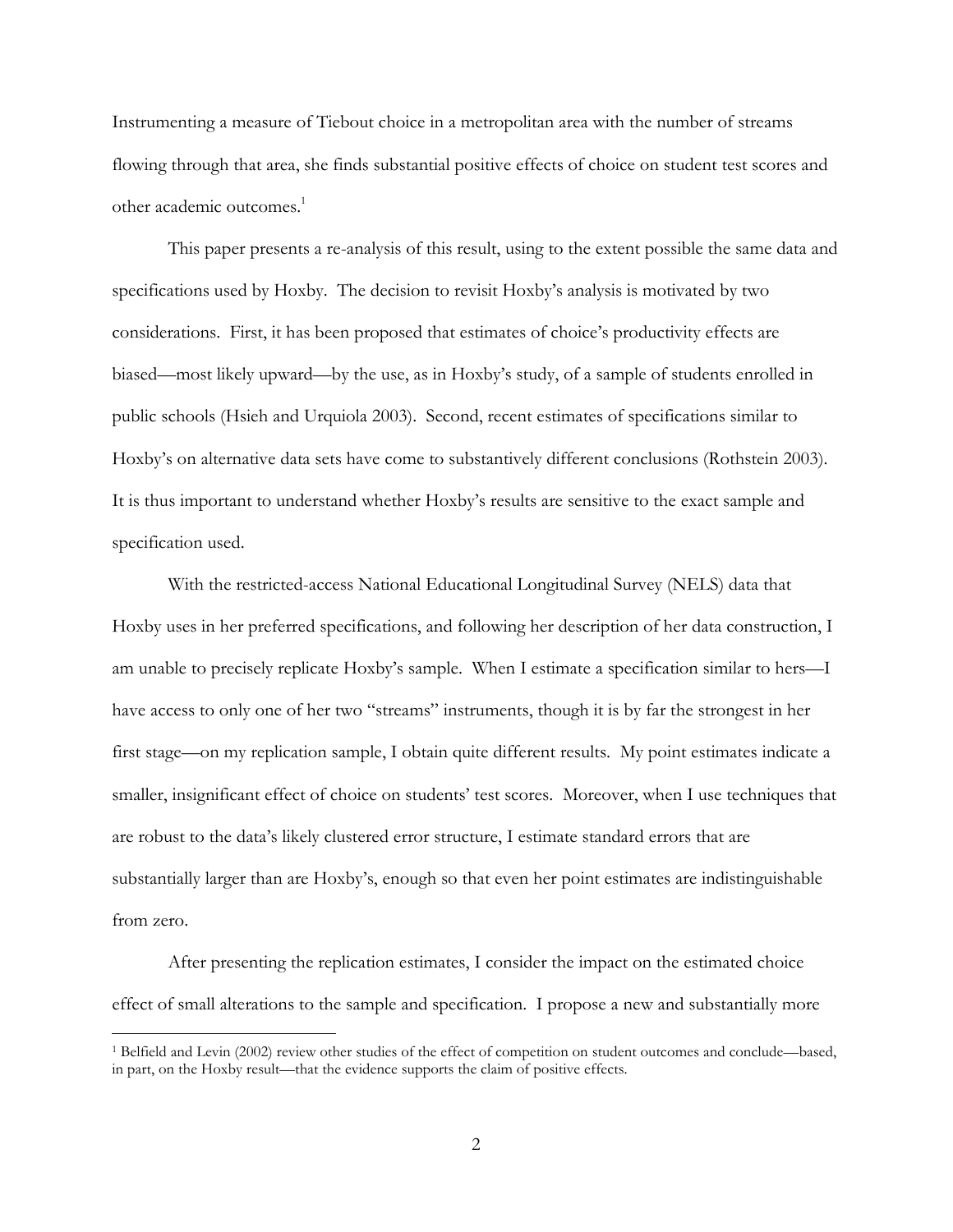powerful instrument—capturing the same initial conditions proxied by the streams variables—for the Tiebout choice measure; I explore two techniques for ridding estimates of potential bias from selection into the private sector; I present several estimates of the sampling variance of the choice coefficient; and I extend the analysis to a new data set with observations on over 300,000 SATtakers, drawn from nearly every high school in each sample metropolitan area, from the same cohort surveyed in the NELS.

Estimates of models similar to Hoxby's appear to be sensitive to the choice of instruments and to the exact sample definition. Although standard errors are quite large, I find some (statistically insignificant) evidence supporting the contention that estimates from public school samples are biased upward by endogenous selection into private schools. This suggests that analyses similar to Hoxby's, even if robust and precise, are limited in their ability to estimate the effects of competition on school productivity.

I conclude that Hoxby's positive estimated effect of interdistrict competition on school output is not robust, and that a fair read of the NELS evidence does not support claims of a large or significant effect. I do not find compelling evidence of endogeneity of the choice index to school quality, suggesting that the more precise negative (but insignificant) OLS estimate of choice's effect on student outcomes should be preferred to less precise IV estimates. An implementation of a specification similar to Hoxby's in the SAT-taker data supports my conclusions from the NELS.

Hoxby's empirical specification, the data, and the sample construction are described in the next two sections. Section 4 presents the first stage analysis, using as instruments for choice both a version of Hoxby's "smaller streams" variable and an alternative variable characterizing available choice in the metropolitan area in 1942. Basic replication estimates for the NELS test score models are in Section 5, as are estimates using the new instrument. Section 6 explores the robustness of these estimates to slight modifications in the sample. Section 7 presents two attempts to account for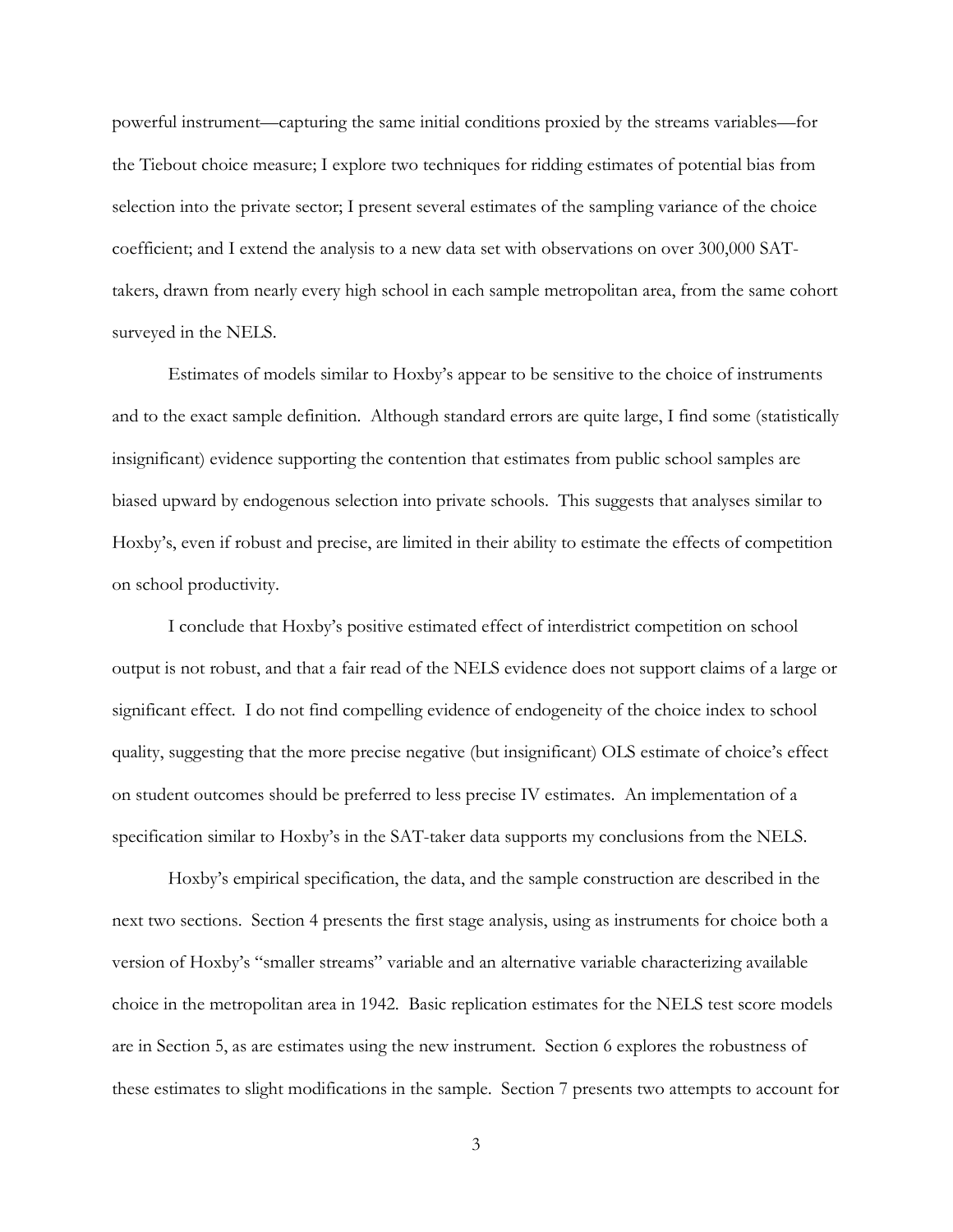the selection bias introduced by the use of a sample of public school students. Section 8 considers the sampling variability of the OLS and IV coefficients, comparing Hoxby's "random effects" standard error estimator (Moulton 1986) with less parametric estimators. Section 9 describes the SAT data and presents estimates derived from them.

# 2. Empirical specification

Hoxby estimates models of the form

(1) 
$$
t_{isdm} = \alpha + c_m \beta + X_m \gamma_m + X_{dm} \gamma_{dm} + X_{isdm} \gamma_{isdm} + X_{isdm} \gamma_{isdm} + \varepsilon_{isdm},
$$

where  $t_{isdm}$  is the test score of student *i* at school *s* in district *d* in metropolitan area *m*.  $c_m$  is the choice index, a size-adjusted count of the number of districts serving MA m.  $X_m$ ,  $X_{dm}$ ,  $X_{sdm}$ , and  $X_{isdm}$  are control variables measured at the MA, district, school, and individual level, respectively. (To the extent that the same measures appear at several levels,  $X_{\text{sdm}}$  is the average of  $X_{\text{sdm}}$  among all students at school s, and so on, although in practice this may not hold in the data because we observe only a sample of students at school s, and because data at different levels derive from different sources.)

The error term in (1),  $\varepsilon_{\text{isdm}}$ , is not, in general, independent across observations in the same school, and we might write

$$
\mathcal{E}_{isdm} = e_m + e_{dm} + e_{sdm} + e_{isdm}
$$

to reflect error components that are common to all observations in the same MA, district, or school.

Hoxby argues that the choice index may be endogenous to the quality of schools in the MA, i.e. that  $E[c_{m}e_{m}] \neq 0$ . She instruments for  $c_{m}$  with counts of larger and smaller streams in the metropolitan area, which I denote  $Z_m$ .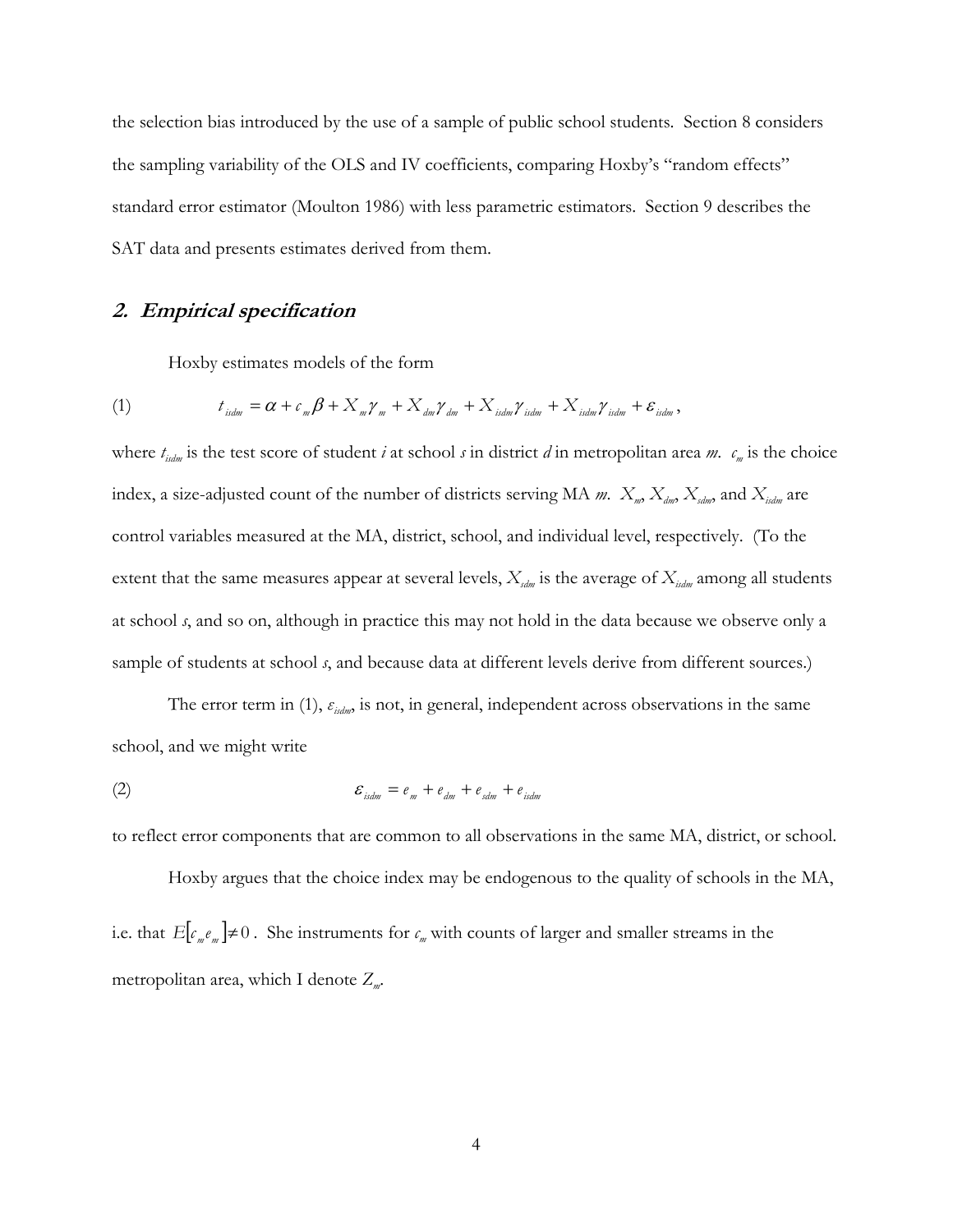#### Private enrollment and selection bias

 $\overline{a}$ 

Hoxby's NELS estimates, and most of the replication estimates considered here, derive from samples consisting only of students in public schools. This can introduce selection biases. In particular, even with an exogenous instrument (  $E[\pmb{\varepsilon}_{_{idm}}|Z_{_{m}}\pmb{]}=0$  ), the choice effect  $\hat{\pmb{\beta}}_{_{ir}}$  is biased relative to choice's effect on public school productivity if  $E[e_{i_{\text{sdm}}}|s]$  is a public school varies with choice.<sup>2</sup> Hoxby (Table 5) presents evidence that high-choice markets have lower private enrollment rates, suggesting that choice does indeed affect the private school selection process.

The direction and magnitude of the resulting bias depends on the residuals of the marginal students: If the students brought into the public sector by expansions of choice have lower  $e_{i\omega m}$ 's than do average public school students,  $\hat{\beta}$  is biased downward relative to the effect of choice on public school productivity.<sup>3</sup> More plausibly, if those parents whose sectoral choice is influenced by the structure of local governance are above average in their involvement with their children's education, marginal students are likely to have unusually high  $e_{i,dm}$ 's. Hoxby seems to make this claim when she discusses the consequence of "families with a strong taste for education leav[ing] the public sector by shifting their children into private schools" (p. 1233). In this case, the selection bias is positive, and the effect of choice on average public school scores is upward-biased relative to its effect on public school quality.<sup>4</sup> I present estimates in Section 6 that attempt to gauge the

<sup>&</sup>lt;sup>2</sup> It may also be that  $e_{dm} + e_{sdm}$  varies between sectors, although since we are interested in the effect of choice on public school quality it may reasonably be imposed that  $E\left[e_{dm} + e_{sdm}\mid s \text{ is a public school}\right] = 0$ , thus loading any across-market variation in average public school quality onto  $e_m$ .

<sup>&</sup>lt;sup>3</sup> The discussion assumes that (1) is correctly specified to absorb all peer effects in educational production in the coefficient vector  $γ_{\alpha l m}$ , and that there are no interactions between, for example, individual- and school-level characteristics. If (1) is not correctly specified, the biases in estimates of  $\beta$  are difficult to sign; these biases are exacerbated by the likely effects of choice on the stratification of students across schools (see, e.g., Rothstein 2003). 4 From an earlier version of Hoxby's paper: "Since concentration appears to affect the sorting of students into private schools, potential for sample selection bias exists when we look only at the students who remain in public schools. If, for instance, one of the effects of greater public school enrollment concentration is making abler students more likely to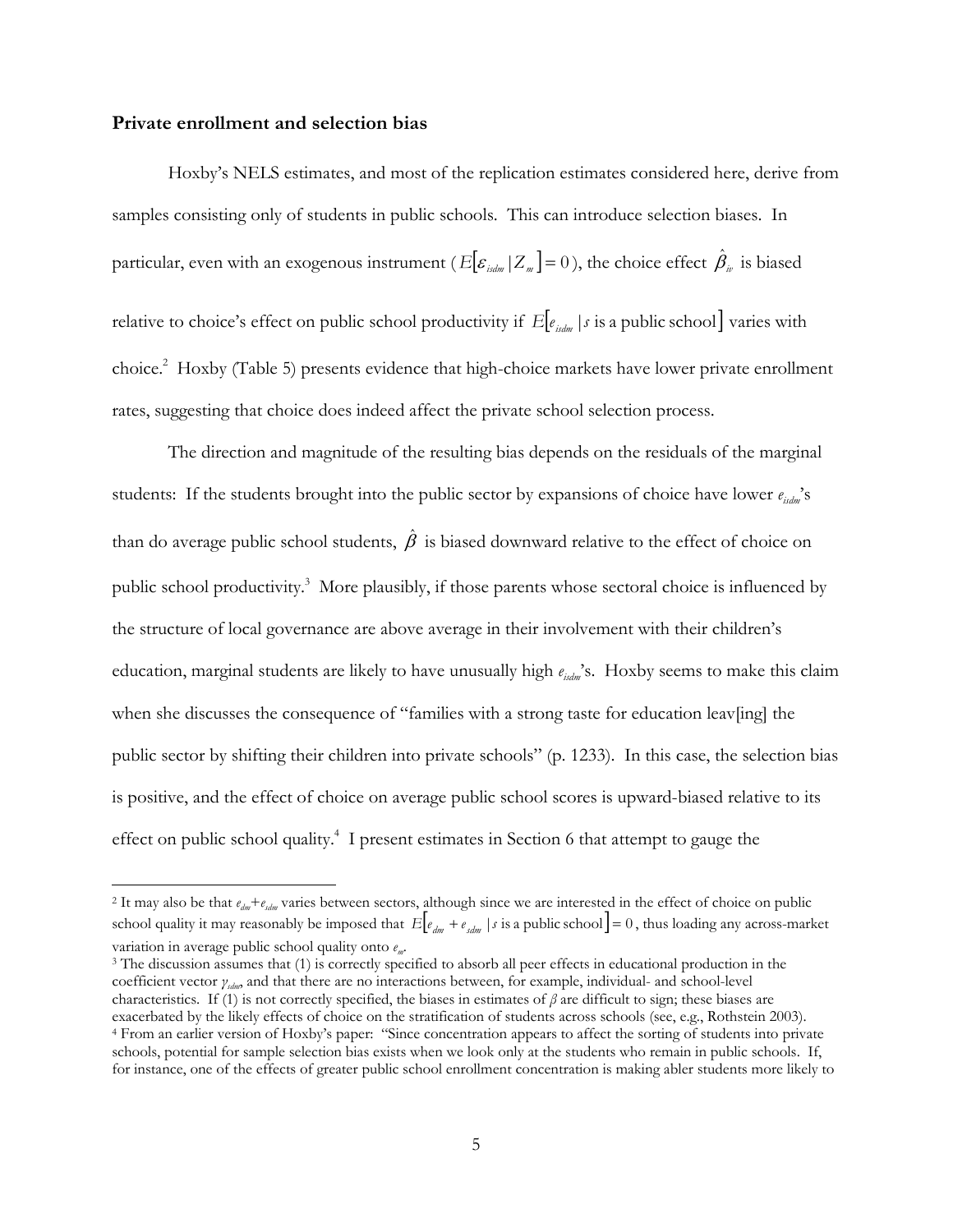importance of this form of bias, first by adding private school students to the sample and second by including an inverse Mills ratio derived from the metropolitan private enrollment rate as a control variable in (1).

#### Sampling variance

Because the error structure (2) is non-classical, traditional standard errors overstate the precision of estimates. Under common assumptions, the true variance of the OLS estimator is

(3)  
\n
$$
\text{var}(\hat{\beta}_{\text{ols}}) = (X'X)^{-1}X' \Sigma X (X'X)^{-1}, \text{ where}
$$
\n
$$
\Sigma \equiv \text{var}(e_{\text{isdm}})I_N + \text{var}(e_{\text{sdm}})Q_{\text{sdm}} + \text{var}(e_{\text{dm}})Q_{\text{dm}} + \text{var}(e_m)Q_m;
$$

 $I_N$  is an N-by-N identity matrix; and  $Q_{\sf sdm}$ ,  $Q_{\sf dmn}$  and  $Q_m$  are block-diagonal matrices consisting of blocks of ones within each school, district, and metropolitan area, respectively, and zeros elsewhere. (That is,  $Q_m = WW'$ , where W is an N-by-M matrix of indicators for M metropolitan areas, and  $Q_{dm}$ and  $Q_{\text{sdm}}$  are defined similarly.) Moulton (1986) proposes a feasible version of (3) that replaces the variance terms with estimates from the data.<sup>5</sup> Moulton's approach is easily extended to the IV estimator, with:

(4) 
$$
\text{var}(\hat{\beta}_w) = [X'Z(Z'Z)^{-1}Z'X]^{-1}X'Z(Z'Z)^{-1}Z' \Sigma Z(Z'Z)^{-1}Z'X[X'Z(Z'Z)^{-1}Z'X]^{-1}.
$$

Hoxby reports (p. 1219) using Moulton's formula with metropolitan- and district-level error components, thus implicitly imposing  $var(e_{\text{atm}}) = 0$ . For most of the current analysis, I report both classical standard errors, which ignore the clustered structure of the data, and "clustered" standard errors, which are consistent in the presence of arbitrary within-MSA error covariances. The

attend private schools, then public school students' performance will be worse in concentrated SMSAs simply because selection into the public school student sample is negatively correlated with ability," (Hoxby 1994b, p. 24). <sup>5</sup> FGLS or maximum likelihood estimators would be more efficient than classical OLS or IV in the presence of correlated errors. I follow Hoxby in considering only the classical OLS and IV estimators.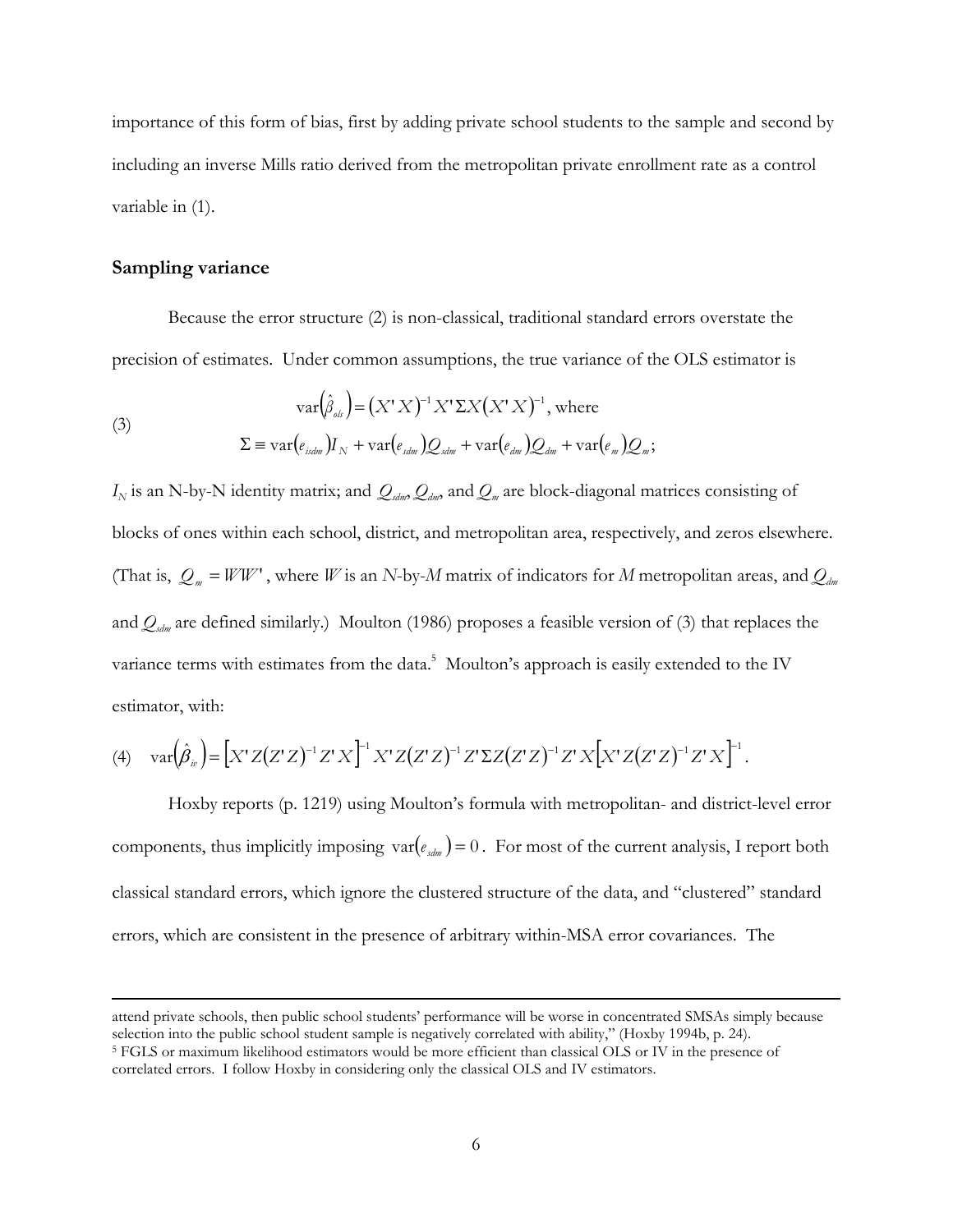clustered standard errors are consistently larger than are those that Hoxby reports. I explore this issue in Section 7, where I implement several versions of the Moulton standard error estimator but continue to estimate standard errors 10-50% larger than are Hoxby's.<sup>6</sup>

### 3. Data

 $\overline{a}$ 

Hoxby estimates versions of model (1) on two data sets, the NELS and the National Longitudinal Study of Youth (NLSY). Her preferred estimates are from the NELS data, and I focus on these exclusively. The NELS reports test scores in four subjects for each student from each of three waves, the first conducted when the students were in the  $8<sup>th</sup>$  grade in 1988 and the others (for students remaining in school) in 1990 and 1992. Hoxby presents estimates for reading scores from the  $8<sup>th</sup>$  and  $12<sup>th</sup>$  grade surveys, and for mathematics scores from the  $10<sup>th</sup>$  grade survey. Below, I present replication estimates for the  $8<sup>th</sup>$  and  $12<sup>th</sup>$  grade reading scores; unreported estimates for other scores are similar. In my opinion, the  $8<sup>th</sup>$  grade analyses are most compelling, both because this wave provides the largest samples and because non-random mobility and attrition may bias estimates from later waves. Thus, when I consider modifications of the basic specification, I present estimates only for  $8<sup>th</sup>$  grade reading scores.

I attempt to define control variables similar to those used by Hoxby. Like her, I draw district-level demographic characteristics from the School District Data Book (SDDB), a tabulation of data from the 1990 Census along school district boundaries. However, where Hoxby appears to derive metropolitan area controls from the City and County Data Book (CCDB)—which reports

<sup>6</sup> There are several available estimators of these variance components, and neither Moulton nor Hoxby specifies which is to be used. My implementation estimates them from the contrast between individual and group-mean residual variances, extending Greene's (2000, pp. 570-2) discussion of random effects in unbalanced panels to the multi-level hierarchy considered here. Other consistent estimators might use the residual variance of within- and between-group versions of (1); the within-group empirical covariances; or an optimal minimum distance estimator using the entire empirical covariance matrix  $\hat{\varepsilon} \hat{\varepsilon}'$ .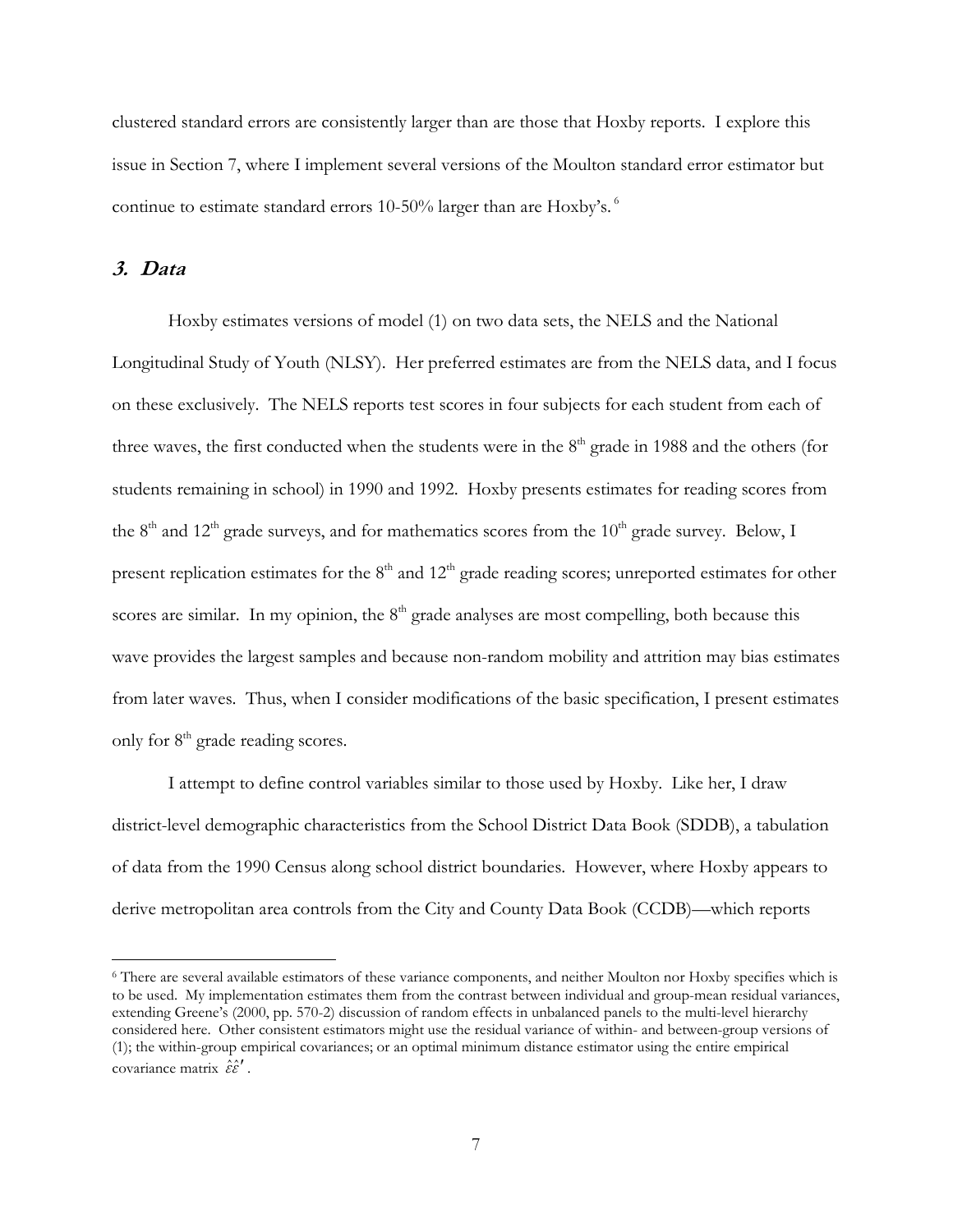1980 demographic characteristics—I use instead the 1990 Census Summary Tape File (STF) 3A for this purpose.<sup>7</sup> The metropolitan area definitions used at all points in my analysis are the Office of Management and Budget's Metropolitan Statistical Area (MSA) definitions of June 30, 1990, used to characterize metropolitan areas in 1990 census data. Each enumerated sub-area (PMSA) within the largest urban agglomerations is treated as a distinct MSA. I construct Hoxby's Herfindahl-based index of choice among school districts using enrollment data from the 1990 Common Core of Data (CCD), an annual census of public schools and districts.<sup>8</sup>

A major difficulty in replicating Hoxby's sample is the matching of NELS schools to MSAs, as the NELS offers several indirect indications of schools' locations but no direct MSA code. Hoxby reports an  $8<sup>th</sup>$  grade sample size of 10,790 students, from 211 MSAs, but does not report her geocoding algorithm. I am unable to replicate her precise sample size. I come closest with a relatively crude match, using district codes from the NELS to match public schools to the 1987-88 CCD and relying on unaltered MSA codes from the CCD. Doing so, and retaining all students with valid 8<sup>th</sup> grade reading scores and background variables at schools with valid MSA codes and complete SDDB records, produces a sample of 11,495 students in 196 MSAs.<sup>9</sup> I use this as my base replication sample for analyses of  $8<sup>th</sup>$  grade scores, and construct a 12<sup>th</sup> grade replication sample (5,865 students from 212 MSAs, as compared with Hoxby's 6,119 students from 209 MSAs) by a similar algorithm.

<sup>7</sup> I rely on the 1990 data because they seem to provide a more appropriate measure of demographic characteristics relevant to students who were in the 8th grade in 1988, and because the CCDB does not seem to tabulate ancestry, as would be needed to compute Hoxby's "ethnic homogeneity index" control.

<sup>8</sup> In principle, one would want to differentiate between elementary, secondary, and unified school districts by constructing the choice index only over enrollment in a particular grade or range of grades (Urquiola 1999). Hoxby does not discuss this issue, and I come closest to the indices reported in an earlier version of her paper (Hoxby 1994b) when I pool enrollment at all levels. In practice, indices are sensitive to the precise definition in only a small number of MSAs—the correlation between the pooled index and that for smaller grade ranges is always greater than 0.97—and I obtain similar regression results with other definitions.

<sup>9</sup> A somewhat different MSA count can be obtained by using different MSA definitions—the 1983 vintage, e.g., or the alternative county-based NECMAs in New England—or different waves of the CCD. I have not been able to obtain a count greater than 200 for the base year schools.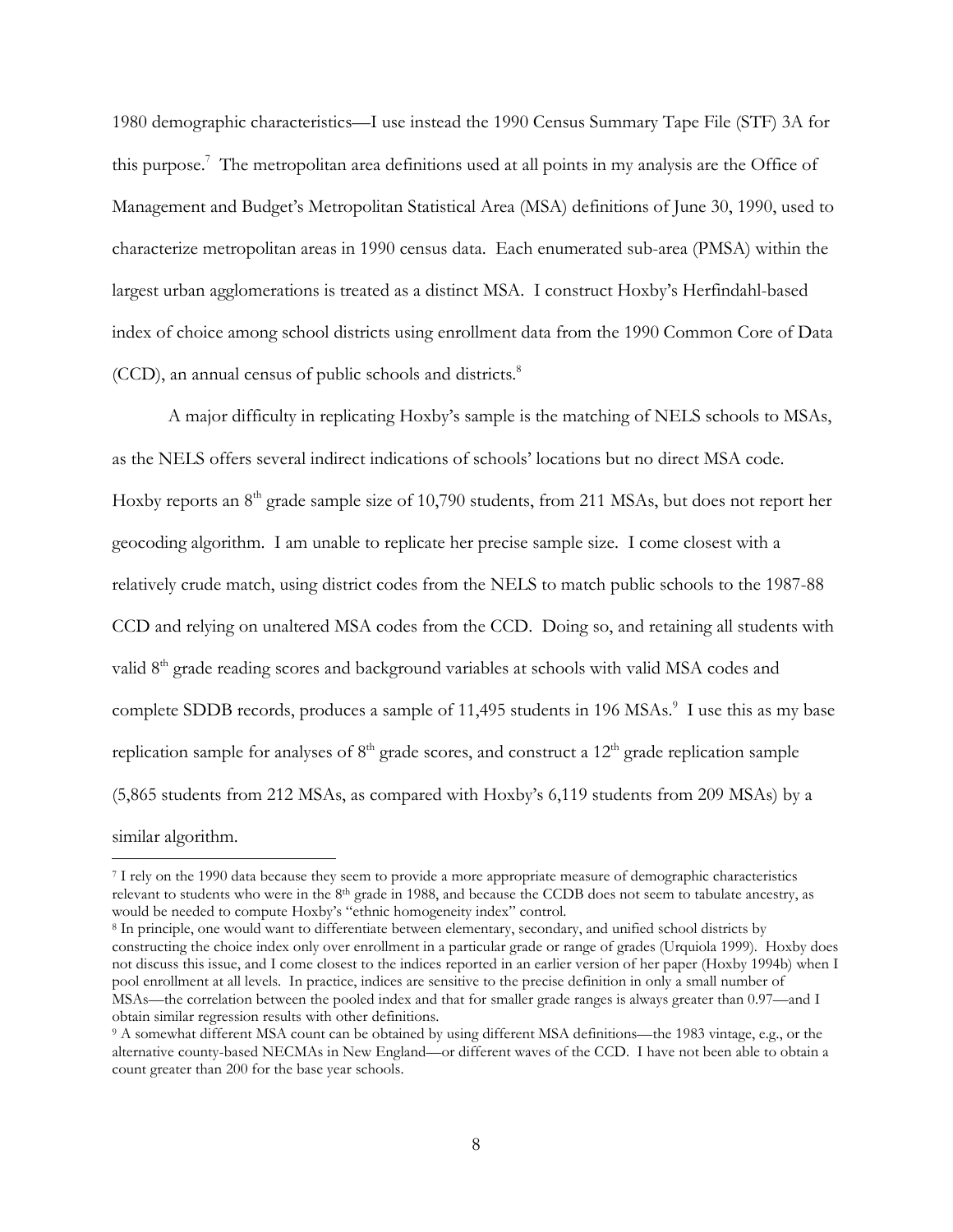In Section 6, I present evidence on the sensitivity of the estimated choice effect to several refinements in the NELS geocoding. First, some errors in the CCD MSA codes can be repaired by careful inspection, as when the CCD reports an obsolete code for  $3$  NELS  $8<sup>th</sup>$  grade schools' MSAs.<sup>10</sup> Another 19 schools' codes can be cleaned using CCD variables indicating the city, county, and state in which each district is located. Finally, NELS variables characterizing the demographic composition of the school's zip code provide an independent source of information—and the only source for private schools—about school locations. The zip code variables are drawn from the 1990 Census STF-3B tabulation, and matching to these data assigns nearly every NELS school to a unique zip code. Most zip codes lie either entirely within a single MSA or entirely outside any MSA, so the zip code uniquely assigns the vast majority of schools in the NELS sample. This leads to changes in 3 public schools' MSA codes, and provides MSA assignments for 174 private schools.

### 4. First Stage

 $\overline{a}$ 

Table 1 reports Hoxby's "first stage" model (from her Table 2) and analogous models derived from the replication sample.<sup>11</sup> Hoxby uses two instruments for the educational market structure, counts of "larger" and "smaller" streams flowing through each MA. Only the latter, derived from the public-use Geographic Names Information System (GNIS), is available for the current analysis.<sup>12</sup> In Hoxby's model, reproduced in Column 1 of Table 1, the "smaller streams"

<sup>&</sup>lt;sup>10</sup> One example, from a non-NELS school, is the 827040 code, which indicated the St. Louis PMSA under the 1983vintage MSA definitions. In 1990, this area is demoted to the St. Louis MSA, number 7040.

<sup>&</sup>lt;sup>11</sup> The models in Table 1 are estimated on the universe of MSAs, and are therefore slightly different than the actual first stages to the IV regressions shown later, which are estimated on individual student observations from a subset of MSAs. Moreover, I follow Hoxby in including the metropolitan population shares below age 19 and above age 65 as regressors in Table 1, although they are not included in the IV models discussed below. As in the student-level sample, my MSAlevel sample size differs from Hoxby's. One possible explanation is that Hoxby may be reporting the first stage from her NLSY sample, for which an earlier set of metropolitan area definitions would be appropriate.

<sup>12</sup> Hoxby has declined my request for use of her "larger streams" variable, which derives from her hand count from paper maps. For her smaller streams variable, Hoxby uses the longitude and latitude of GNIS streams' origin and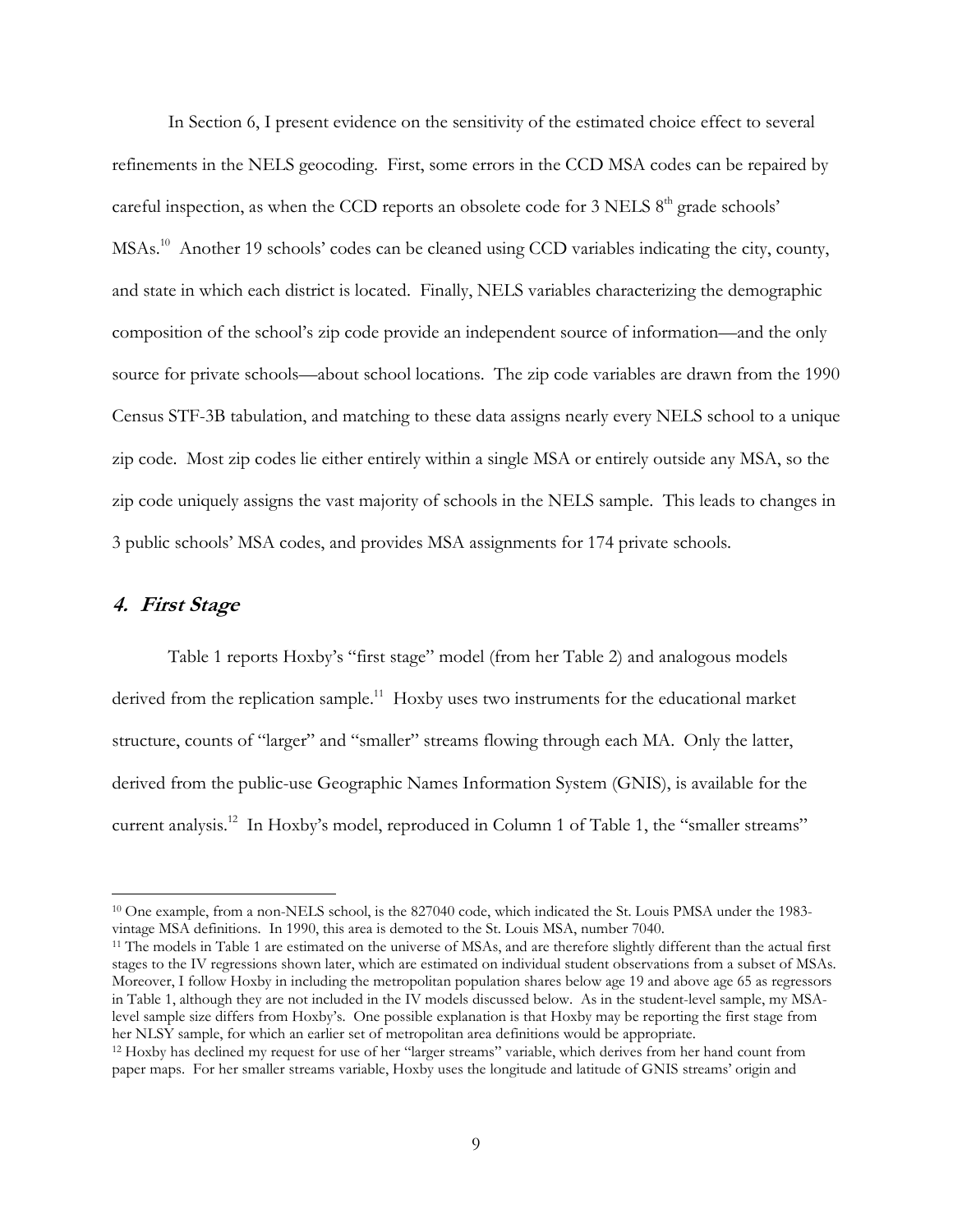instrument accounts for a much larger share of the variance of the choice index than does the "larger streams" instrument. Moreover, Hoxby writes that "one has more a priori confidence in the exogeneity of the smaller streams variable because smaller streams are too small to affect modern life" (p. 1230). Thus, estimates that rely solely on the smaller streams instrument should be consistent and nearly as efficient as those from Hoxby's two-instrument specification. In any case, the replication estimate of the smaller streams coefficient in Column 2 is quite similar to the corresponding coefficient in Hoxby's model.<sup>13</sup>

Columns 3 and 4 report estimates using a new instrument. To the extent that the initial conditions influencing current market structure are exogenous to current school quality, as must be assumed for validity of the streams instruments, historical measures of market structure at a far enough remove also provide exogenous variation in current choice. I construct an estimate of the choice index in 1942, using counts of the independent school districts serving each county in the United States at that time (Gray 1944) and assuming that all districts were equally sized.<sup>14</sup> This measure is a substantially more powerful predictor of 1990 choice than are the streams variables.

# 5. Replication estimates

 $\overline{a}$ 

Table 2 reports basic replication estimates of OLS and IV models for the NELS  $12<sup>th</sup>$  grade reading scores. Columns A and B report Hoxby's reported coefficient and standard error on the district choice index, estimated by OLS and IV respectively. The latter is the only model for which

destination to assign them to metropolitan areas; I use instead a GNIS variable that codes each county through which each stream flows.

<sup>&</sup>lt;sup>13</sup> One major point of divergence is the population coefficient. Hoxby reports that her population measure is scaled in thousands, so I multiply her coefficient by 10,000 to obtain the effect-per-ten million reported in Table 1. It seems clear that Hoxby's coefficient is actually scaled similarly to mine.

<sup>14</sup> This is the earliest year for which I have been able to obtain the county-specific district counts needed for construction of the index. I have found one earlier observation, 1932, for the nation as a whole; nearly 85% of the post-1932 decline in the number of districts occurred after 1942, and the rate of decline was considerable greater in the 1942- 1970 period than it was before. There has been essentially no net consolidation since 1970.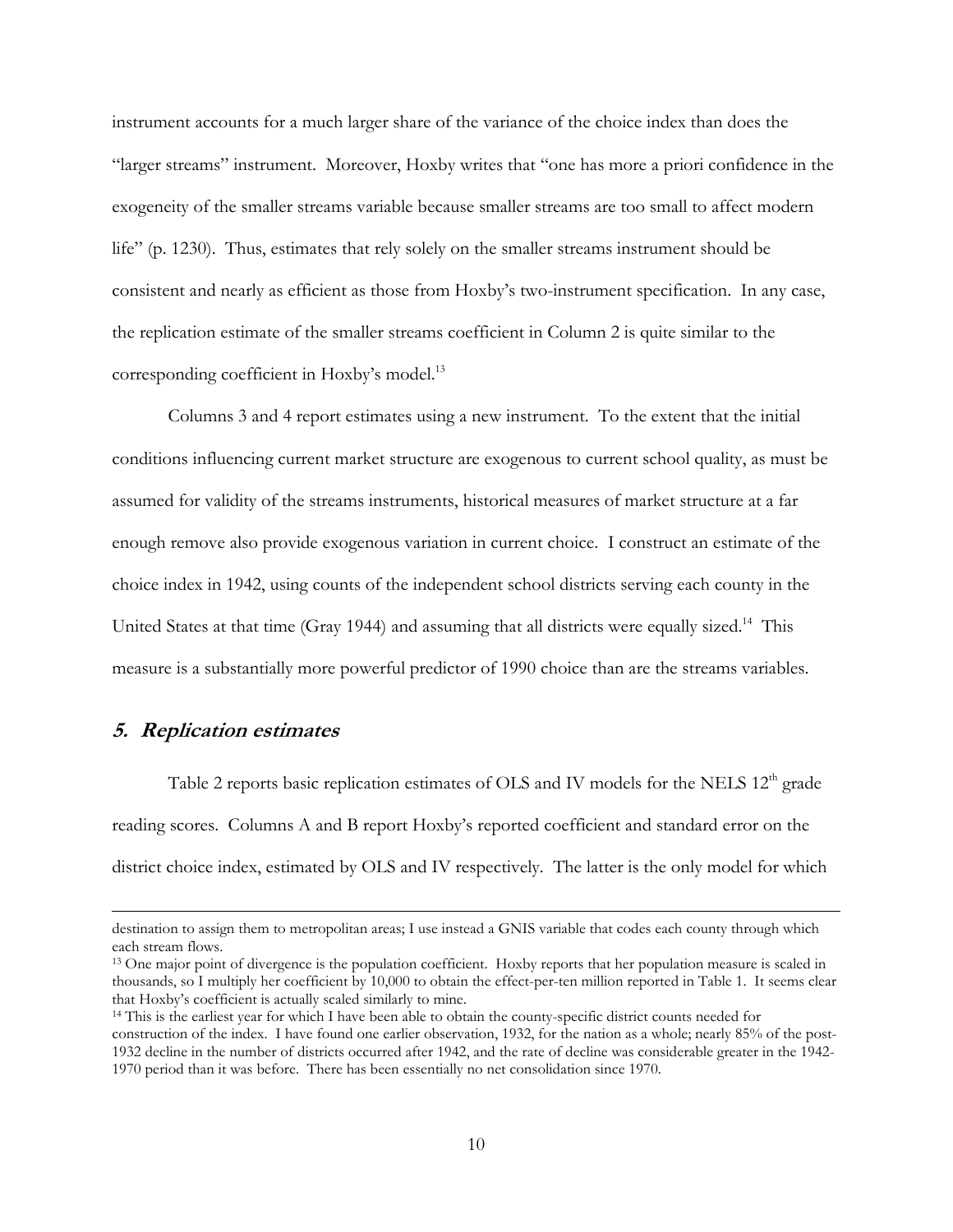Hoxby reports control variable coefficients, which are useful for gauging the accuracy of the replication. Columns C and D report OLS and IV estimates of the same model using the replication sample and the smaller streams instrument. The control variable coefficients in Column D are broadly similar to those reported by Hoxby. I report both conventional standard errors, which do not account for potential serial correlation in the data, and, for the choice coefficient, standard errors adjusted for within-MSA clustering (in square brackets). Note that the clustered standard errors in Columns C and D are substantially larger than are Hoxby's reported error-components estimates in the corresponding models in Columns A and B. I return to this issue in Section 7.

The choice effect point estimates in columns C and D are notably smaller (closer to zero) than are Hoxby's estimates from corresponding models. The divergence of OLS estimates suggests that this is partially due to differences in the sample and in control variables rather than to the absence of the "larger streams" instrument in column D. However, the difference between OLS and IV estimates is much smaller in the replication sample than in Hoxby's results.

Column E replaces the smaller streams instrument with the 1942 choice index, while Column F includes both instruments simultaneously. In each case, I estimate a small, insignificant choice effect. The final row of the table reports  $p$  values for tests of the exogeneity of the choice index, assuming independence of observations within MSAs. Two of the three exogeneity tests are marginally significant, though unreported tests that allow for clustering do not approach significance.<sup>15</sup>

<sup>15</sup> A traditional Hausman test is inappropriate when disturbances are non-independent, as in Hoxby's random effects model. The reported  $p$ -value is from an  $F$ -test on the first-stage fitted choice index coefficient in an augmented version of the OLS specification (Davidson and MacKinnon 1993), which remains appropriate when OLS is not efficient even under the null hypothesis. Of course, the covariance matrices on which the reported test statistics are based derive from classical i.i.d. assumptions, but in Section 7 I consider alternative models.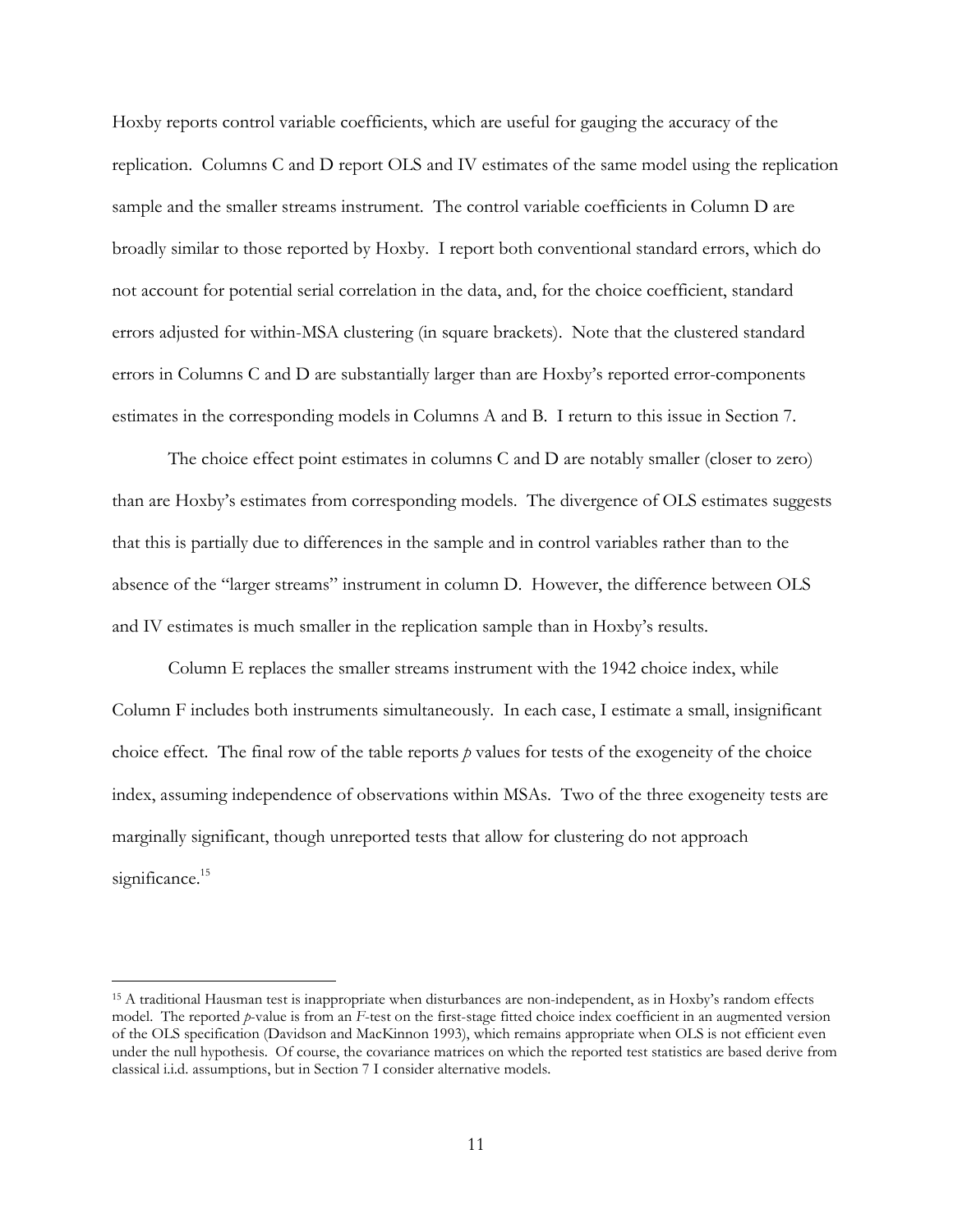Table 3 repeats the replication exercise for  $8<sup>th</sup>$  grade reading scores. I view this outcome variable as more reliable for several reasons. First, the NELS sample offers considerably more observations in this wave. Second, despite "freshenings" of the sample in later waves, it seems likely that non-random attrition in follow-up surveys—both from dropouts and from student mobility could bias the results. Finally, while the NELS students are random samples of their  $8<sup>th</sup>$  grade schools, they are not representative of the schools they attend in later years. For these reasons, I use the  $8<sup>th</sup>$  grade specifications as the basis for my investigations into robustness in the following sections. As before, my replication estimates of the choice effect are small and uniformly insignificant; specifications that use the 1942 choice index as an instrument estimate choice effects very near to zero. None of the three IV models rejects the OLS specification.

I have also estimated models similar to those shown here for the remainder of the NELS' fifteen test scores (reading, mathematics, history/geography, science, and a composite score in each of three grades). Classical test statistics reject zero for only four of the 60 estimated coefficients, all from models for the history/geography score and half with negative point estimates.

## 6. Sensitivity to sample specification

The estimates presented thus far have used the CCD MSA codes as the sole source of information about NELS schools' locations. The sample changes slightly when erroneous MSA codes are repaired, by hand for obvious errors or by recourse to the other sources of geocoding information in the CCD and NELS. Table 4 considers the sensitivity to these changes of the estimated choice effect on 8<sup>th</sup> grade reading scores. Estimates from the base replication sample are presented in Row 2. Row 1 presents estimates from the most restrictive possible sample, which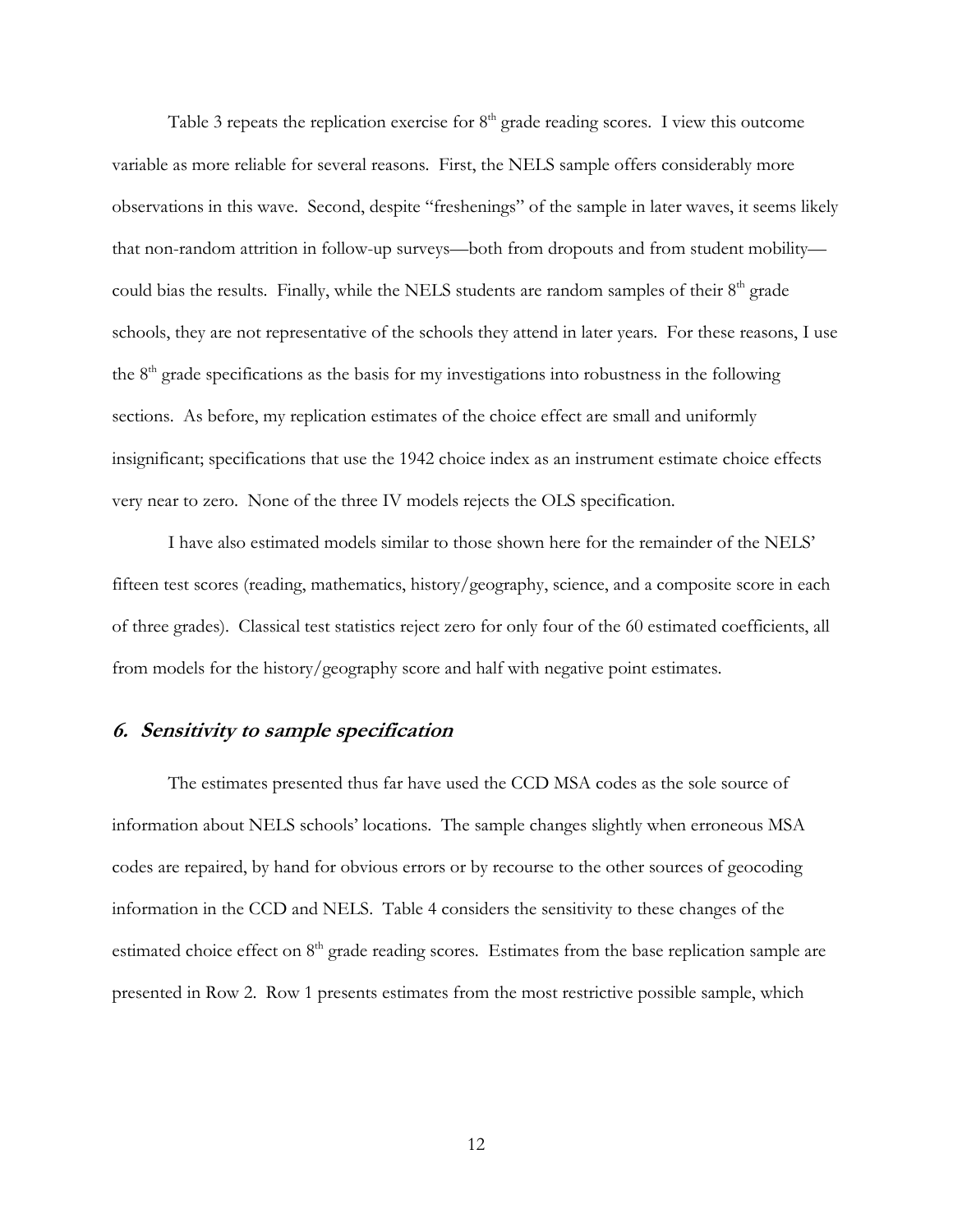excludes 115 schools for which the CCD reports a PMSA code as if it were an MSA code.<sup>16</sup> Row 3 adds three schools to the sample for which the CCD MSA code is obsolete. Row 4 uses the CCD school address to correct MSA codes for 19 schools. Finally, Row 5 uses the NELS zip code variables as an independent source of information, repairing the assignments of 3 schools located in zip codes contained within MSAs not clearly indicated by the CCD address. As the zip code variables are the only source of information about NELS private schools' locations, this sample forms the baseline for the analysis of pooled public and private samples in the next section. Choice effect estimates using the streams variable as the sole instrument are not particularly sensitive to these changes, but other estimates are notably more negative in the repaired samples than in the baseline sample.

### 7. Private enrollment and selection bias

As discussed earlier, estimates from samples of public school students can be biased relative to choice's effect on public school productivity if choice has an effect on the selection of students into private schools. Let  $f_m = E[e_{idm} | i$  attends public school; m be the average  $e_{idm}$  of public school students in market m. If private school students are positively (negatively) selected in market m,  $f_m$  < (>) 0. What is relevant for the current analysis, however, is not the level of  $f_m$  but the extent to which it varies with choice  $(\partial f_m / \partial c_m)$ .

In her Tables 5 and 6, Hoxby demonstrates a significant negative effect of choice on private enrollment rates. She interprets this as evidence that "choice among public schools is a substitute for choice of private schools" (p. 1233), and suggests that students with involved parents and high family incomes may be more likely to exercise either type of choice. If these characteristics are

<sup>&</sup>lt;sup>16</sup> The Denver PMSA, e.g., is reported as 2080, rather than the "correct" CMSA+PMSA code of 342080.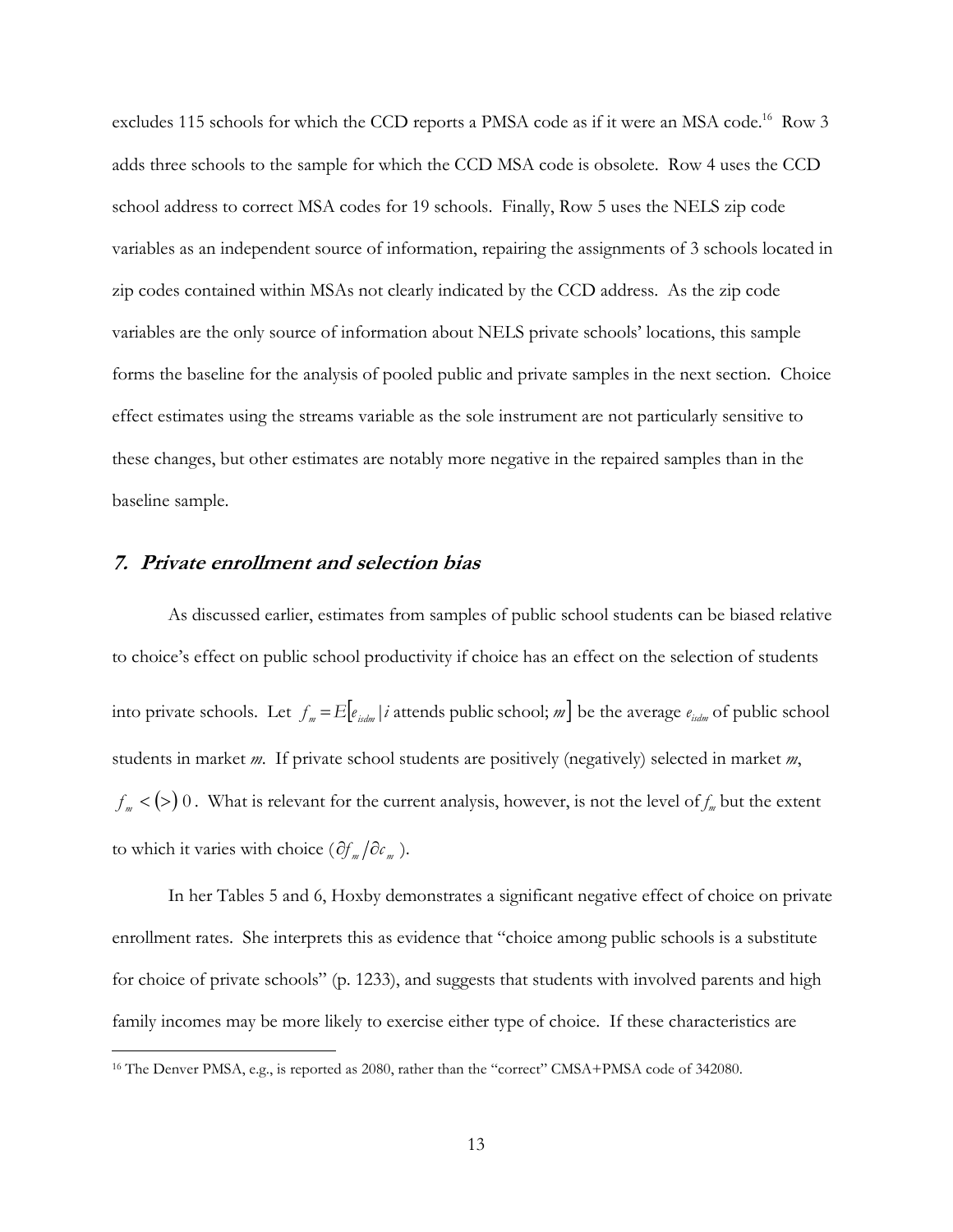positively correlated with  $e_{isdm}$ , choice would appear to pull high- $e_{isdm}$  students out of the private sector and into public schools, so  $\partial f_m / \partial c_m > 0$ . When equation (1) is estimated on a sample of public school students, it is straightforward to show that  $plim[\beta] = \beta + \frac{cJ}{d\sigma_{m}} > \beta$ plim $\left[\hat{\beta}\right] = \beta + \frac{\partial f_m}{\partial c_m}$  $\frac{m}{\sigma_{\rm c}}$  >  $\hat{\beta}$  =  $\beta + \frac{\partial f_{\nu}}{\partial c}$  >  $\beta$  for any estimator  $\hat{\beta}$ that is consistent in an unselected sample.

There are two obvious ways to correct Hoxby's specification for this selection bias. First, one can estimate (1) on a sample that is representative of total public and private enrollment in each MSA.<sup>17</sup> Under fairly strong assumptions—including that private schools are not systematically better or worse than public schools; that competition has similar effects on the productivity of public and private schools; and that any peer effects are linear and additive, so that stratification does not have an independent effect on average scores—this produces an unbiased estimate of the choice effect on average school productivity (Hsieh and Urquiola 2003). An alternative is a control function approach (Heckman 1979; Garen 1984; Card and Payne 2002), which attempts to absorb selection bias by controlling directly for the selection process as summarized by the MSA private enrollment rate. If the selection bias is in the hypothesized direction, either strategy should produce a smaller (more negative) estimate of the choice effect.

Table 5 explores the first strategy. Including private schools in the sample requires modifying Hoxby's specification somewhat, as district-level (SDDB) covariates are not available for these schools and they may only be matched to MSAs using the NELS zip code variables. The first six rows of the table explore the impact of excluding the SDDB covariates, which are not needed for consistent estimation of  $\beta$  as long as the MSA-level aggregates of these variables are included in  $X_m$ . Rows 1 and 3 report estimates of the base specification from the base replication sample and from

<sup>17</sup> Hoxby (1994a) adopts this strategy to study the effect of private school competition on public school performance.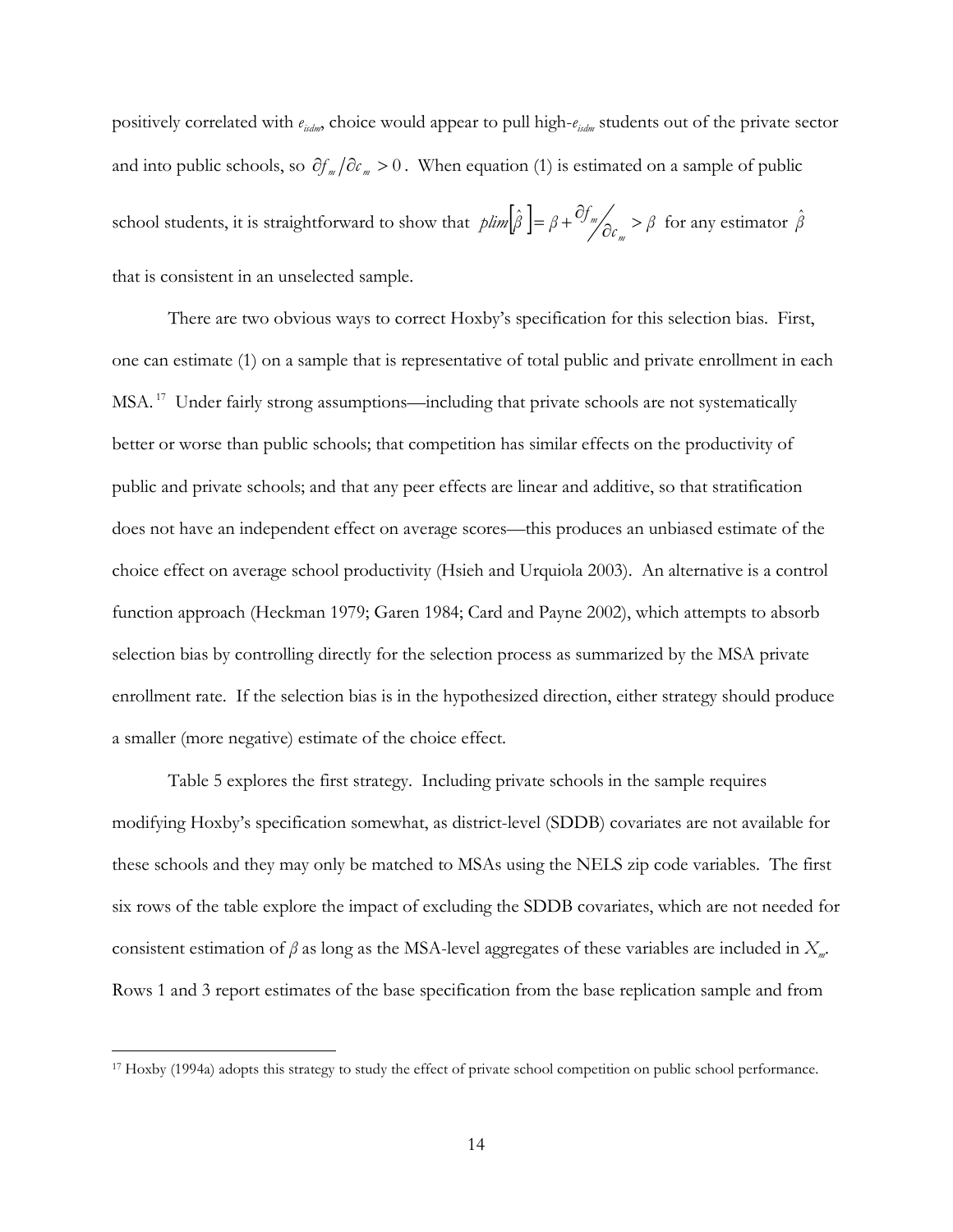the zip-code matched sample of public schools, respectively. Rows 2 and 5 repeat these estimates without district-level covariates, while rows 3 and 6 add back to the samples 6 public schools previously excluded for lack of SDDB data. Excluding the SDDB covariates produces slightly more negative choice effects in each IV specification, while adding the 6 schools missing SDDB data has essentially no effect. Finally, row 7 adds 174 private schools in the NELS sample. This produces a slightly more negative effect in the "streams" specification, but the other three estimates are less negative with private schools included.

One explanation for these uneven results might be that there is substantial sampling variability in the MSA private enrollment rate in the NELS sample, which includes less than one private school per MSA. For this reason, I turn to the control-function approach in Table 6. First on the basic replication sample (in Panel A) and then on the zip-code-matched public school sample (Panel B), I modify Hoxby's basic specification by including a control for an inverse Mills ratio derived from the MSA-level private enrollment rate, measured from Census data.<sup>18</sup> The Mills ratio coefficients are uniformly negative: Higher private enrollment rates seem to reduce public school average scores, as would be expected if private school students are positively selected, though only three of the eight estimates are significant. The inclusion of the private enrollment control lowers the choice effect slightly in all eight specifications. These effects, though again far from significant, are again consistent with the hypothesized selection bias in Hoxby's specification, and suggest that estimates of her specification may be upward-biased estimates of the effect of interdistrict choice on public school productivity.

<sup>&</sup>lt;sup>18</sup> The inverse Mills ratio is  $\lambda(\pi_i) \equiv \varphi(\Phi^{-1}(1-\pi_i)) / (1-\pi_i)$  $\lambda(\pi_j) \equiv \varphi \big(\Phi^{-1}(1-\pi_j)\big) \big/ (1-\pi_j)$ , where  $\pi_j$  is the MSA private enrollment rate (Card and Payne 2002). Specifications that instead include a polynomial in the private enrollment rate do not fit the data better than does the Mills ratio specification, and have similar consequences for the choice coefficient.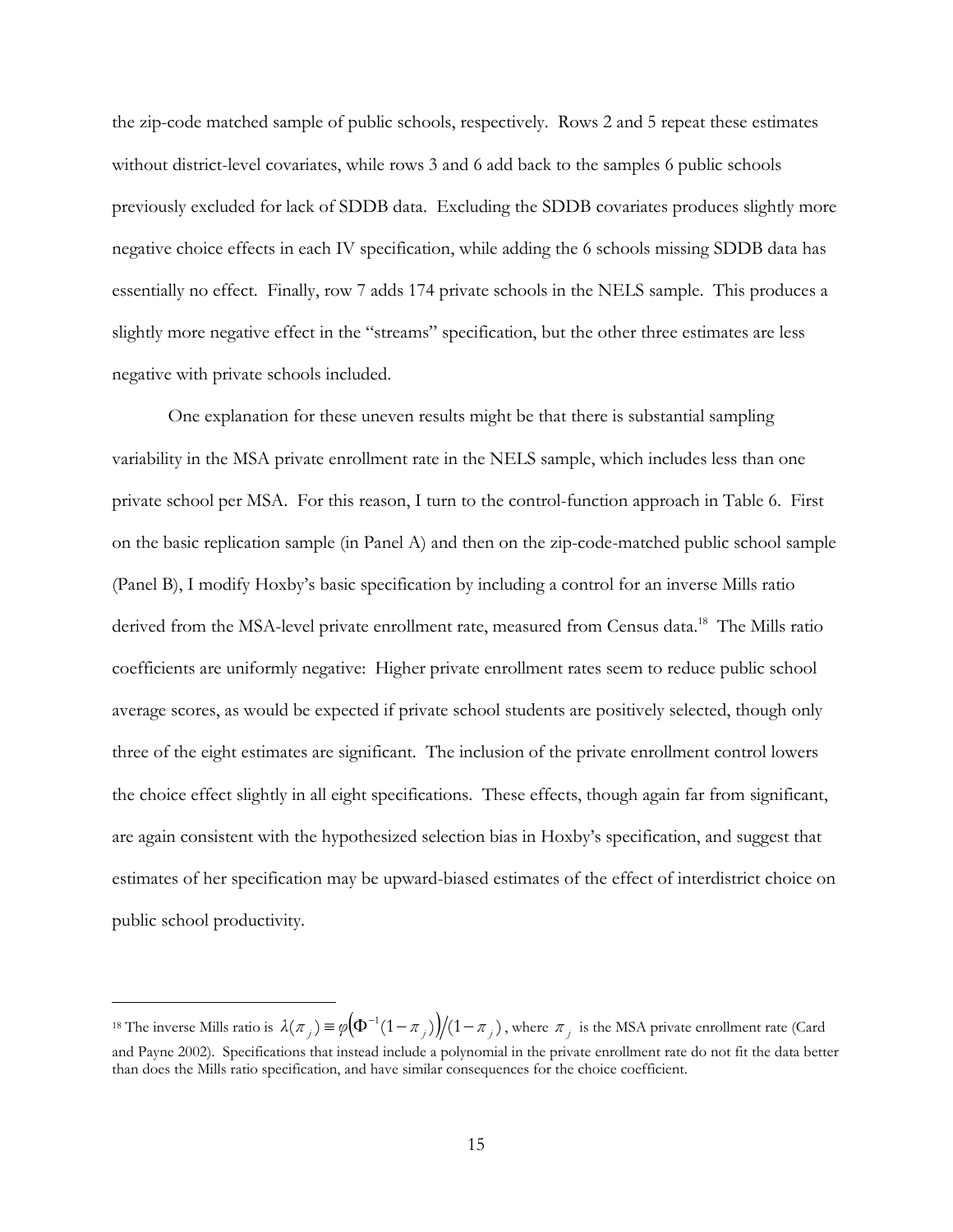### 8. The clustered error structure and standard error estimates

I consider in this section several estimators of the sampling variance of the OLS and IV coefficients that are robust to the NELS data's clustered error structure. I am unable to reproduce Hoxby's standard errors. When I use her district and metropolitan area random effects specification, my estimated standard errors are 15-30% larger than hers; more robust error estimates range from 20-70% larger than those that she reports.

The NELS used a stratified sampling scheme, in which just over 1,000 schools were selected and 25 students were surveyed from each selected school. The  $8<sup>th</sup>$  grade replication sample consists of 11,495 students, but they are drawn from only 548 schools, 432 districts, and 196 MSAs. If there are any unobserved factors influencing student test scores that are common to students in the same school, district, or metropolitan area, the classical standard errors considered so far—which impose  $var(e_{\text{adm}}) = var(e_{\text{dm}}) = var(e_{\text{m}}) = 0$  in equation (3)—will likely overstate the effective sample size and understate sampling variances.

Table 7 reports several standard error estimates for the base replication sample and specification, as reported in Tables 2 and 3. Panel A considers the  $8<sup>th</sup>$  grade reading score as an outcome, while Panel B presents results for  $12<sup>th</sup>$  grade reading scores. Column A repeats the coefficients of interest from the earlier tables, along with their classical standard errors.

Columns B through D report estimates of the standard errors that derive from an implementation of Moulton's (1986) estimator for the variance of OLS and IV coefficients under an error components model like (2). In column B, only a metropolitan component is allowed (that is, I allow  $var(e_m) \neq 0$  but maintain  $var(e_{dm}) = var(e_{sdm}) = 0$ .<sup>19</sup> The standard deviation of  $e_m$  is 1.07 in

<sup>&</sup>lt;sup>19</sup> This is a traditional random-effects model, although I estimate the sampling variance of classical OLS and IV coefficients rather than using a more efficient ML or FGLS estimator.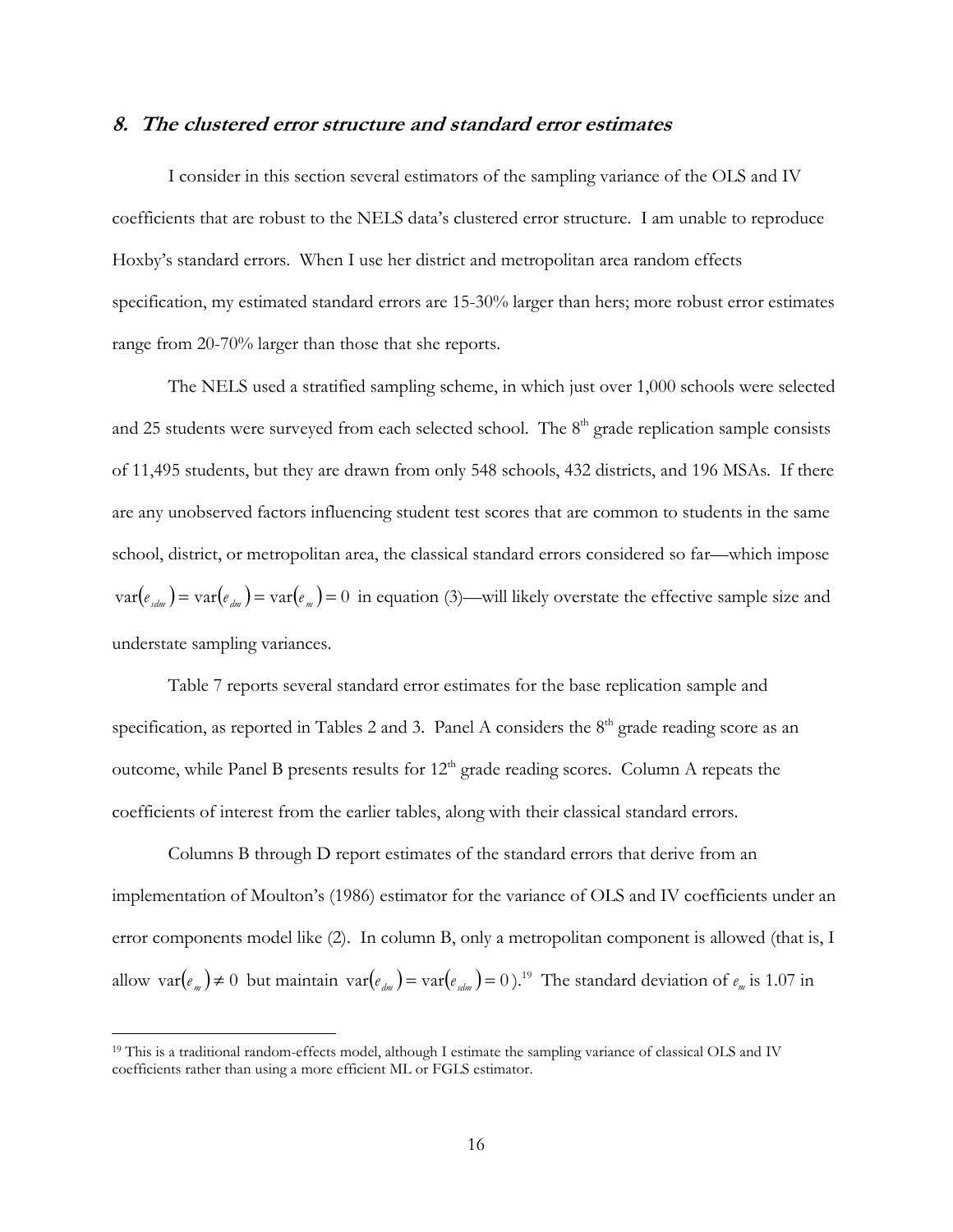the OLS model in Panel A and similar (though not reported in Table 7) in IV models. Standard errors in Column B range from one-third to two-thirds larger than in Column A.

Column C loosens the error specification, allowing both metropolitan and district error components. This is the model that Hoxby uses. The estimated district component is positive, and drives out the MSA-level component (in Panel A, though not in Panel B). Standard errors of the choice coefficients are similar to those in Column B, but are substantially larger than those that Hoxby reports for the same model (repeated in Column G).

Column D reports an even less restrictive specification that allows for a school component to the error term. In both panels, the school component is quite large, and in its presence there are no estimated district or metropolitan area components.<sup>20</sup> Standard errors are slightly larger than in Column C.

Finally, Columns E and F explore less parametric variance estimators that are robust to heteroskedasticity and to arbitrary correlations among the residuals of students in the same metropolitan area. Column E reports the "clustered" standard errors that were also reported in Tables 2 and 3. These derive from a procedure that is consistent under arbitrary within-MSA covariance matrices, and therefore nests the error components model.<sup>21</sup> Clustered standard errors are similar to those in Columns C and D. A similarly non-parametric approach is to collapse the data to the metropolitan level, regressing average NELS scores in the MSA on the choice index, MSA-level controls, and the MSA average of all district, school, and individual controls. I present

<sup>&</sup>lt;sup>20</sup> Note that there are relatively few districts in the sample that contribute multiple schools, providing little power for the district component estimation. Also, the 12<sup>th</sup> grade sample in Panel B is endogenously dispersed across schools, and the large school component may reflect this sorting as much as it does variation in school quality.

<sup>&</sup>lt;sup>21</sup> This approach is asymptotically justified, with asymptotics in the number of clusters. It can be poorly behaved when the number of groups is small, but the 196 MSAs in the NELS sample are probably sufficient. Indeed, clustering is probably better behaved than is the Moulton estimator in situations, like that in Column D, where there are relatively few contrasts from which to estimate district-level error components.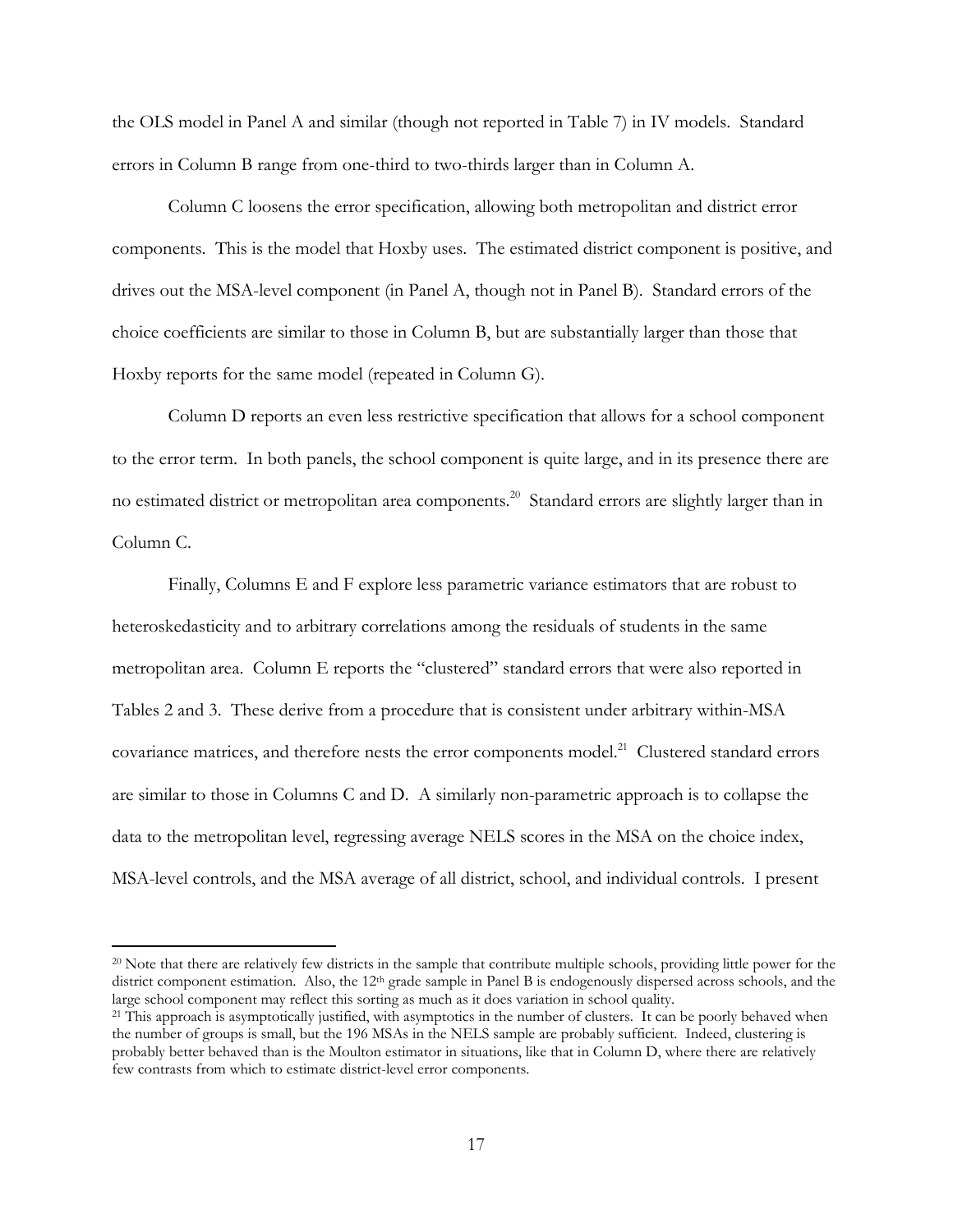estimates of this sort in Column F, with heteroskedasticity-robust standard errors. The estimated standard errors here are slightly larger than in previous columns.

Taken together, the estimates in Table 7 indicate that classical estimators substantially understate the sampling variability of the coefficient of interest in models like Hoxby's. All of the more robust estimators produce substantially larger standard errors than are estimated under the classical assumption of zero autocorrelation. This can have important implications for inference. Compare the standard errors in Table 8 with the point estimate that Hoxby reports for the effect of choice on  $8<sup>th</sup>$  grade scores, 3.82. Only one of the five robust standard error estimates for the streams specification permits us to distinguish Hoxby's estimate from zero effect at the 5% level. This is not quite true for the  $12<sup>th</sup>$  grade analysis, where Hoxby's coefficient of 5.77 has a t-statistic between 2 and 2.2 with four of the five robust standard errors. The replication estimate of this coefficient, of course, is substantially smaller than is Hoxby's, and has a  $t$ -statistic of about 1.

### 9. Evidence from SAT Scores

Although the NELS provides a random sample of students and schools, it is somewhat thin: There are fewer than 3 NELS public schools in the average MSA observed in the data, and over 100 MSAs contain no sample schools. The asymptotic distribution of the instrumental variables estimator may thus be a poor guide to its performance in the NELS sample. Table 8 presents estimates from an alternative data set containing observations on approximately one third of metropolitan SAT-takers from the 1994 cohort matched to their schools and MSAs. These data contain observations from nearly every school in the 190 MSAs in SAT-taking states. I use only observations from public schools, and modify Hoxby's specification by including a control for an inverse Mills ratio in the MSA private enrollment rate. Standard errors are clustered at the MSA level.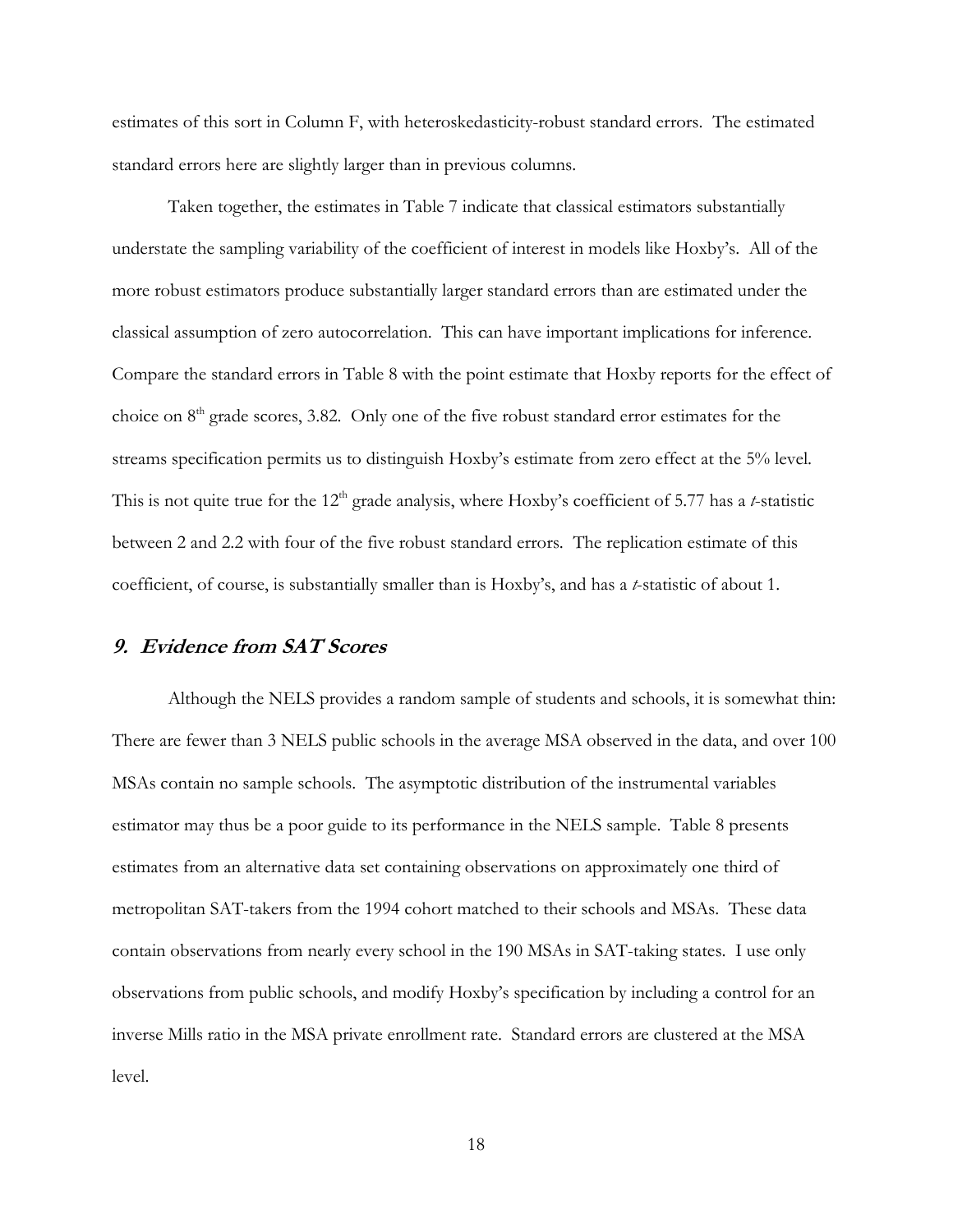Although the SAT sample is thick, it is not random: Students choose whether to take the SAT, and the average SAT-taking rate in the sample MSAs is about 45%. In an effort to avoid sample selection bias coming from this decision, I also control for a quadratic in the MSA public school SAT-taking rate. For comparability to earlier results, SAT scores are standardized to the same mean (50) and standard deviation (10) as the NELS scores.

None of the four models in Table 8 indicates a statistically significant effect of choice on student SAT scores. Moreover, three of the four point estimates are negative. Exogeneity tests fail to reject the negative OLS coefficient in any of the IV specifications. Finally, the point estimates are quite small: Where Hoxby's  $8<sup>th</sup>$  grade model indicates that a one unit increase in competition raises scores by 0.38 standard deviations, the effects in Table 9 range from  $-0.03$  to  $+0.12$ , with an upper bound to the OLS confidence interval of +0.06.

#### 10.Conclusion

The current analysis has not considered Hoxby's results from the NLSY, and cannot speak to the validity of her conclusions from those data, which echo her NELS results in indicating a salutary effect of interdistrict competition on school output. Hoxby seems to find her NELS estimates the most compelling, however, and focuses her discussion on these.

I have not been able to determine the source of the substantial divergence between Hoxby's (2000) results and my own. The research design requires bringing together over half a dozen distinct data sets, several of which exist in multiple versions or vintages and few of which are designed for analyses of this sort. The researcher must make many decisions, many arbitrary, about the creation of a sample and the definition of control variables; it would have been quite difficult for Hoxby to report these decisions in sufficient detail to permit exact replication. I have attempted to explore the sensitivity of the results in the analyses reported here and in many others that are not, but have not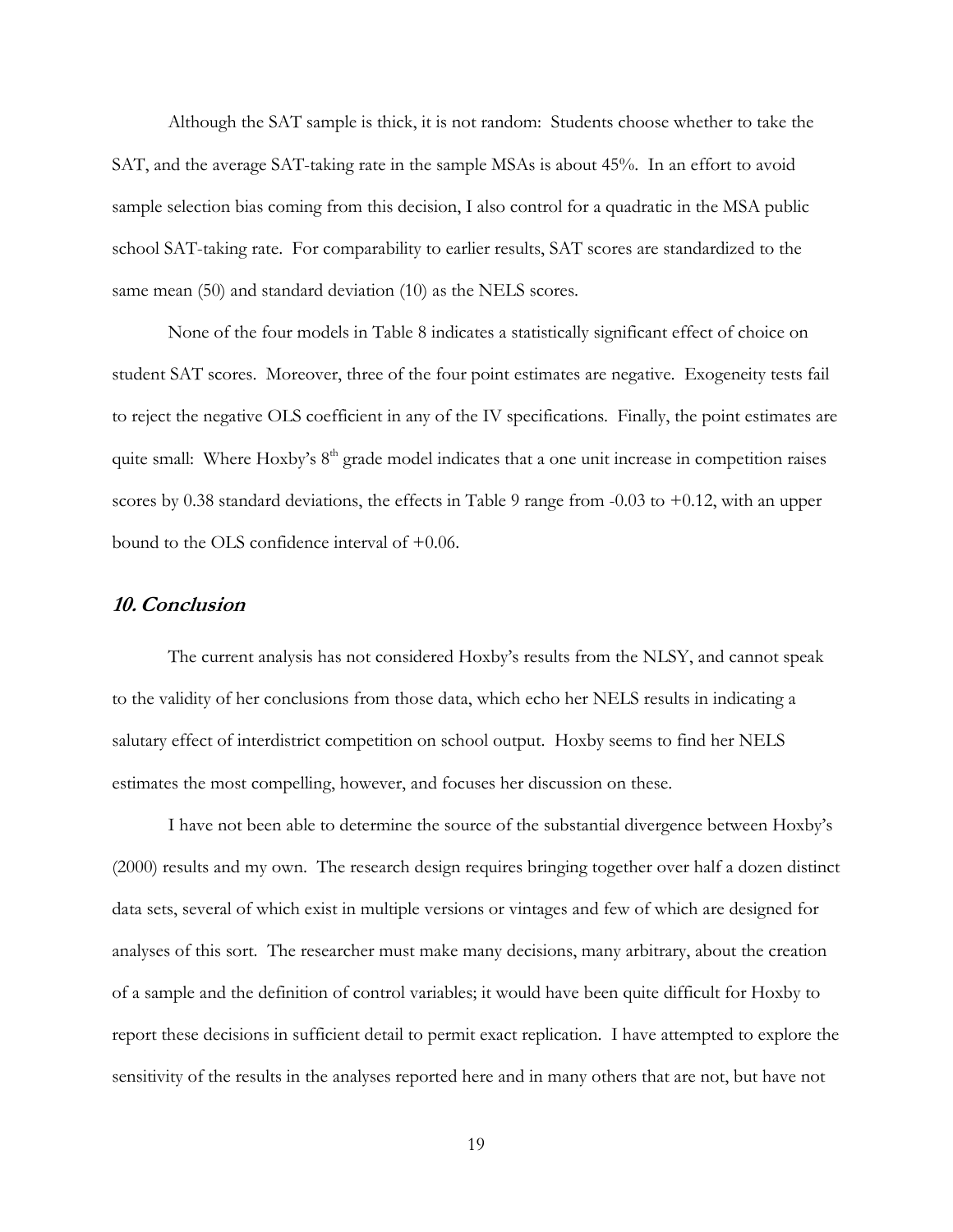exhausted the set of possible permutations. Evidently, Hoxby made different decisions—surely equally defensible—than did I, with important consequences for the results.

The estimates from my reanalysis of the NELS data, along with the SAT score results, do not support Hoxby's conclusions that "naïve estimates (like OLS) that do not account for the endogeneity of school districts are biased toward finding no effects" (p. 1236). I find little evidence, in either data set, of bias in OLS estimates. OLS estimates are consistently more negative than are those from IV, but the difference is always well within the margin of sampling error.

There is similarly little evidence in the results presented here to support Hoxby's claim that "Tiebout choice raises productivity by simultaneously raising achievement and lowering spending" (p. 1236-7). I have not revisited Hoxby's results on the relationship between choice and school spending, but I am unable to find any discernable effect of choice on student achievement. A more conservative conclusion would be that the relatively few United States metropolitan areas, variation among which identifies the choice effects in the models considered here, are insufficient to precisely estimate any weak relationship that may exist between jurisdictional fragmentation and student performance. There is no basis here to reject a hypothesis of no effect, but neither is there much power against alternative claims of small effects, either positive or negative.

## References

- Belfield, Clive R. and Henry M. Levin (2002). "The Effects of Competition between Schools on Educational Outcomes: A Review for the United States." Review of Educational Research 72(2): 279-341.
- Brennan, Geoffrey and James Buchanan (1980). The Power to Tax: Analytical Foundation of a Fiscal Constitution. Cambridge, Cambridge University Press.
- Card, David and A. Abigail Payne (2002). "School Finance Reform, the Distribution of School Spending, and the Distribution of SAT Scores." Journal of Public Economics 83(1): 49-82.
- Chubb, John and Terry M. Moe (1990). Politics, Markets, and America's Schools. Washington, D.C., The Brookings Institution.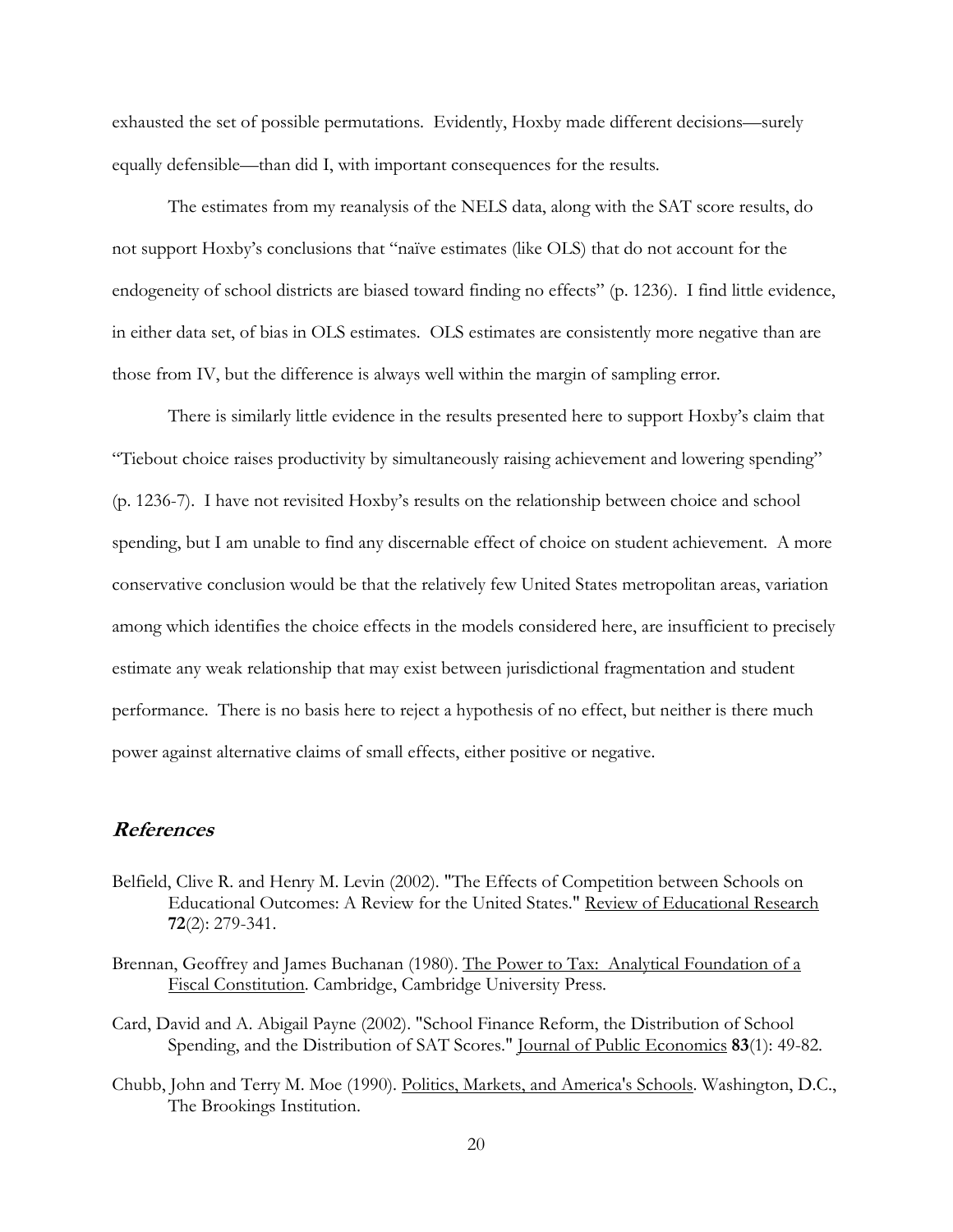- Davidson, Russell and James G. MacKinnon (1993). Estimation and Inference in Econometrics. New York, Oxford University Press.
- Fiske, Edward B. and Helen F. Ladd (2000). When Schools Compete: A Cautionary Tale. Washington, D.C., Brookings Institution Press.

Friedman, Milton (1962). Capitalism and Freedom. Chicago, University of Chicago Press.

- Garen, John (1984). "The Returns to Schooling: A Selectivity Bias Approach with a Continuous Choice Variable." Econometrica 52(5): 1199-1218.
- Gray, E. R. (1944). Governmental Units in the United States 1942. Washington, D.C., Bureau of the Census.
- Greene, William H. (2000). Econometric Analysis. New Jersey, Prentice Hall.
- Heckman, James J. (1979). "Sample Selection Bias as a Specification Error." Econometrica 47: 153- 161.
- Hoxby, Caroline M. (1994a). "Do Private Schools Provide Competition for Public Schools?" National Bureau of Economic Research: Working Paper #4978.
- --- (1994b). "Does Competition among Public Schools Benefit Students and Taxpayers?" National Bureau of Economic Research: Working Paper 4979.
- --- (2000). "Does Competition among Public Schools Benefit Students and Taxpayers?" American Economic Review 90(5): 1209-1238.
- Hsieh, Chang-Tai and Miguel Urquiola (2003). "When Schools Compete, How Do They Compete? An Assessment of Chile's Nationwide School Voucher Program," Mimeo, Columbia University, August.
- Krueger, Alan B. and Pei Zhu (2003). "Another Look at the New York City School Voucher Experiment." Princeton University: Education Research Section Working Paper #1.
- Moulton, Brent R. (1986). "Random Group Effects and the Precision of Regression Estimates." Journal of Econometrics 32(3): 385-397.
- Rothstein, Jesse M. (2003). "Good Principals or Good Peers? Parental Valuation of School Characteristics, Tiebout Equilibrium, and the Incentive Effects of Competition among Jurisdictions." Princeton University, Education Research Section: Working Paper #3.
- Rouse, Cecilia Elena (1998). "Private School Vouchers and Student Achievement: An Evaluation of the Milwaukee Parental Choice Program." The Quarterly Journal of Economics 113(2): 553- 602.
- Urquiola, Miguel (1999). "Demand Matters: School District Concentration, Composition, and Educational Expenditure." University of California, Berkeley, Center for Labor Economics: Working Paper #14.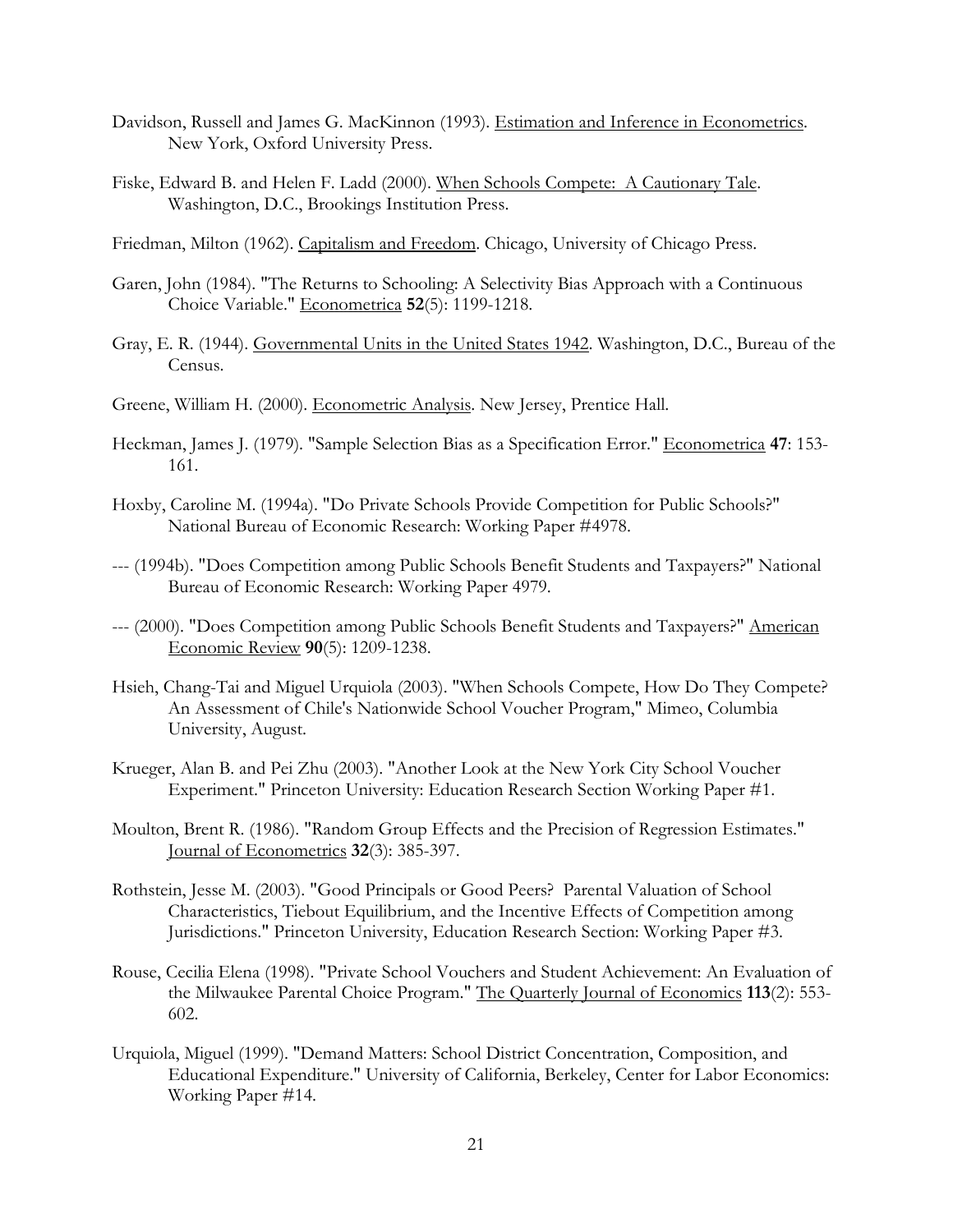|                                          | Hoxby, Table 2             | Replication |         |          |          |
|------------------------------------------|----------------------------|-------------|---------|----------|----------|
|                                          | (A)                        | (B)         | (C)     | (D)      | (E)      |
| <b>Instruments</b>                       |                            |             |         |          |          |
| Number of larger streams / 100           | 0.080                      |             |         |          |          |
|                                          | (0.040)                    |             |         |          |          |
| Number of smaller streams / 100          | 0.034                      |             | 0.037   |          | 0.020    |
|                                          | (0.007)                    |             | (0.007) |          | (0.006)  |
| 1942 choice index                        |                            |             |         | 0.694    | 0.660    |
|                                          |                            |             |         | (0.046)  | (0.047)  |
| Control variables                        |                            |             |         |          |          |
| Population (10,000,000s)                 | 150.00                     | 0.36        | 0.17    | 0.12     | 0.02     |
|                                          | (130.00)                   | (0.15)      | (0.15)  | (0.12)   | (0.12)   |
| Land Area (100,000s of sq. miles)        | 0.50                       | 1.00        | 0.53    | 0.64     | 0.41     |
|                                          | (0.50)                     | (0.26)      | (0.27)  | (0.20)   | (0.21)   |
| Mean log(HH income)                      | $-0.25$                    | 0.15        | 0.17    | 0.19     | 0.20     |
|                                          | (0.16)                     | (0.11)      | (0.11)  | (0.08)   | (0.08)   |
| Gini coeff., HH income                   | $-3.58$                    | $-2.44$     | $-2.44$ | $-1.45$  | $-1.48$  |
|                                          | (0.81)                     | (0.80)      | (0.77)  | (0.60)   | (0.59)   |
| Population: Fr. aged 0-19                | 1.86                       | 1.27        | 1.75    | 0.87     | 1.17     |
|                                          | (0.80)                     | (0.87)      | (0.85)  | (0.65)   | (0.65)   |
| Population: Fr. aged 65+                 | 0.45                       | $-0.21$     | 0.37    | 0.74     | 1.02     |
|                                          | (0.61)                     | (0.72)      | (0.70)  | (0.55)   | (0.55)   |
| Population: Fr. Black                    | 0.83                       | 0.83        | 0.65    | 0.53     | 0.46     |
|                                          | (0.41)                     | (0.37)      | (0.36)  | (0.28)   | (0.28)   |
| Population: Fr. Hispanic                 | 0.09                       | 0.39        | 0.35    | 0.28     | 0.26     |
|                                          | (0.18)                     | (0.25)      | (0.25)  | (0.19)   | (0.19)   |
| Population: Fr. Asian                    | 1.88                       | $-0.77$     | $-0.77$ | 0.18     | 0.33     |
|                                          | (1.00)                     | (0.45)      | (0.43)  | (0.71)   | (0.69)   |
| Index of racial homogeneity              | $-0.18$                    | 0.71        | 0.40    | 0.40     | 0.27     |
|                                          | (0.49)                     | (0.29)      | (0.29)  | (0.23)   | (0.23)   |
| Index of ethnic homogeneity              | 0.70                       | $-0.51$     | $-0.40$ | $-0.42$  | $-0.36$  |
|                                          | (0.70)                     | (0.30)      | (0.29)  | (0.22)   | (0.22)   |
| Adults: Fr. some college                 | $-1.00$                    | $-1.85$     | $-1.47$ | $-0.79$  | $-0.63$  |
|                                          | (0.41)                     | (0.46)      | (0.45)  | (0.35)   | (0.35)   |
| Adults: Fr. BA+                          | 0.95                       | 0.31        | 0.37    | 0.03     | $0.06\,$ |
|                                          | (0.42)                     | (0.35)      | (0.34)  | (0.27)   | (0.26)   |
| Index of educational homogeneity         | $-2.95$                    | $-1.47$     | $-0.71$ | $0.06\,$ | $0.36\,$ |
|                                          | (1.03)                     | (1.01)      | (0.98)  | (0.78)   | (0.77)   |
| N                                        | 316                        | 335         | 335     | 333      | 333      |
| $R^2$                                    | $\mathop{\rm nr}\nolimits$ | 0.47        | 0.51    | 0.70     | 0.71     |
| F-statistic for exclusion of instruments | 24.4                       |             | 24.8    | 223.7    | 121.9    |

**Table 1. First-stage models for Hoxby's index of choice among districts**

*Notes:* Observations are unweighted metropolitan areas. Dependent variable in all columns is a Herfindahl-based index of choice among school districts in the MSA; see text for details. All models include 9 Census division fixed effects. "nr"=Not reported in Hoxby (2000). Hoxby's larger and smaller streams variables have mean (S.D.) 7.9 (14.8) and 182.7 (208.8), respectively. In the replication sample, these statistics are 193.4 (204.0) for smaller streams and 0.86 (0.26) for the 1942 choice index.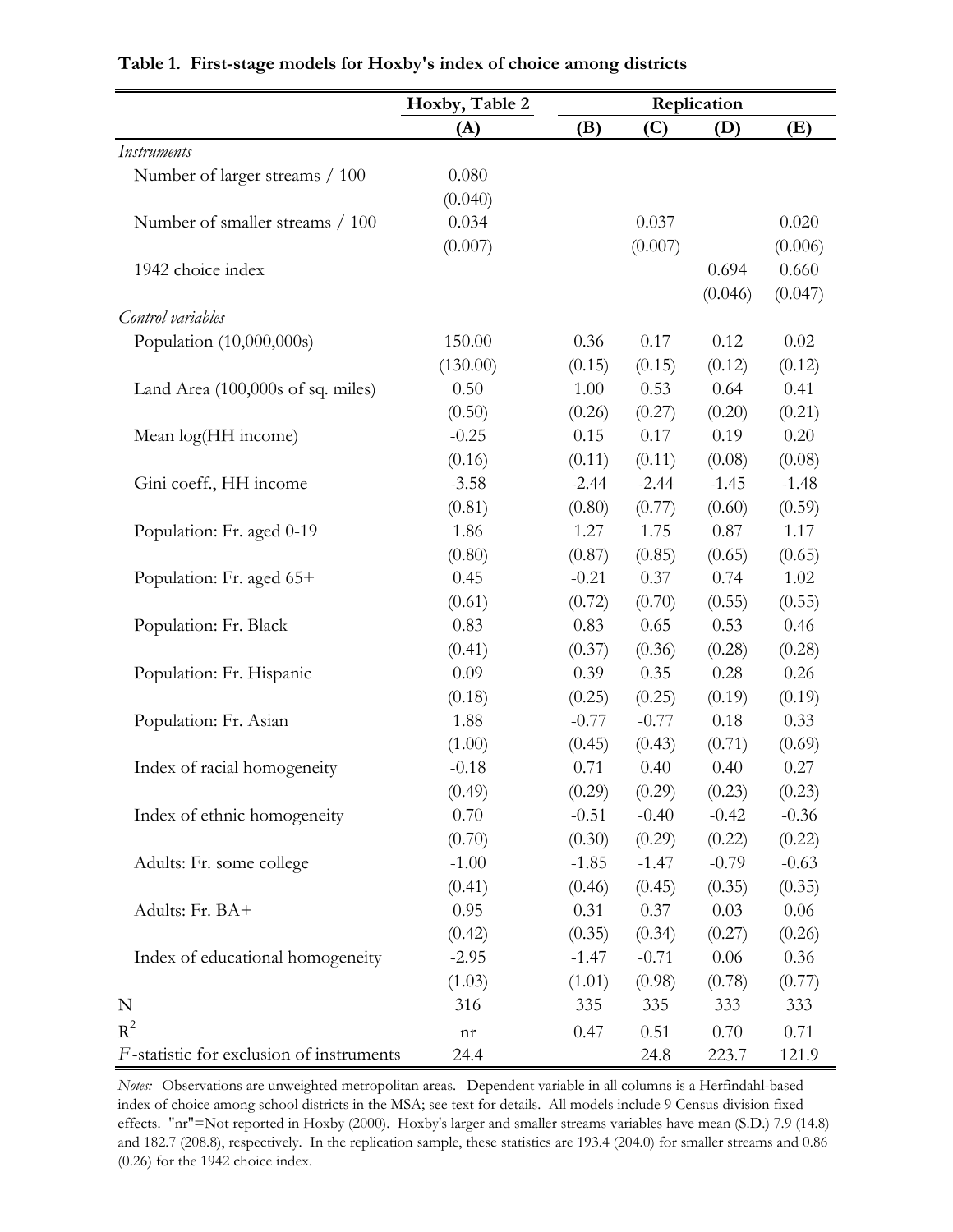|                                 |                            | <b>Hoxby (2000)</b>   | Replication |                    |                           |                 |  |
|---------------------------------|----------------------------|-----------------------|-------------|--------------------|---------------------------|-----------------|--|
|                                 | <b>OLS</b>                 | IV:<br><b>Streams</b> | <b>OLS</b>  | IV: Sm.<br>streams | <b>IV: 1942</b><br>choice | <b>IV: Both</b> |  |
|                                 | (A)                        | (B)                   | (C)         | (D)                | (E)                       | (F)             |  |
| Index of choice among districts | $-1.43$                    | 5.77                  | $-0.16$     | 2.93               | 0.96                      | 1.13            |  |
|                                 | (0.65)                     | (2.21)                | (0.55)      | (1.67)             | (0.78)                    | (0.77)          |  |
|                                 |                            |                       | [1.01]      | [2.63]             | [1.62]                    | [1.57]          |  |
| Individual Covariates           |                            |                       |             |                    |                           |                 |  |
| log(Family income)              | nr                         | 1.54                  | 0.83        | 0.81               | 0.76                      | 0.76            |  |
|                                 |                            | (0.16)                | (0.14)      | (0.14)             | (0.14)                    | (0.14)          |  |
| Female                          | nr                         | 1.96                  | 1.95        | 1.91               | 1.98                      | 1.97            |  |
|                                 |                            | (0.23)                | (0.23)      | (0.23)             | (0.23)                    | (0.23)          |  |
| Asian                           | nr                         | 0.28                  | $-1.49$     | $-1.47$            | $-1.61$                   | $-1.62$         |  |
|                                 |                            | (0.59)                | (0.60)      | (0.60)             | (0.62)                    | (0.62)          |  |
| Black                           | nr                         | $-5.49$               | $-5.71$     | $-5.57$            | $-5.68$                   | $-5.67$         |  |
|                                 |                            | (0.50)                | (0.43)      | (0.44)             | (0.43)                    | (0.43)          |  |
| Hispanic                        | nr                         | $-2.87$               | $-2.33$     | $-2.28$            | $-2.40$                   | $-2.40$         |  |
|                                 |                            | (0.52)                | (0.53)      | (0.53)             | (0.53)                    | (0.53)          |  |
| Parents: Some college           | nr                         | 2.31                  | 2.24        | 2.30               | 2.23                      | 2.24            |  |
|                                 |                            | (0.30)                | (0.29)      | (0.30)             | (0.30)                    | (0.30)          |  |
| Parents: BA +                   | nr                         | 5.45                  | 6.38        | 6.44               | 6.37                      | 6.37            |  |
|                                 |                            | (0.30)                | (0.34)      | (0.34)             | (0.34)                    | (0.34)          |  |
| District Covariates             |                            |                       |             |                    |                           |                 |  |
| Mean log(HH income)             | nr                         | nr                    | 1.67        | 2.41               | 2.56                      | 2.61            |  |
|                                 |                            |                       | (1.35)      | (1.40)             | (1.36)                    | (1.36)          |  |
| MA-level Covariates             |                            |                       |             |                    |                           |                 |  |
| Mean log(HH income)             | nr                         | $-5.42$               | $-0.51$     | $-1.16$            | $-1.00$                   | $-1.05$         |  |
|                                 |                            | (5.53)                | (1.70)      | (1.74)             | (1.72)                    | (1.72)          |  |
| Population: Fr. Asian           | nr                         | $-5.62$               | $-10.52$    | $-9.64$            | $-30.68$                  | $-30.78$        |  |
|                                 |                            | (13.07)               | (10.49)     | (10.53)            | (11.68)                   | (11.68)         |  |
| Population: Fr. Black           | $\mathop{\rm nr}\nolimits$ | $-0.73$               | $-0.90$     | $-3.46$            | $-3.34$                   | $-3.50$         |  |
|                                 |                            | (6.06)                | (6.18)      | (6.33)             | (6.20)                    | (6.19)          |  |
| Population: Fr. Hispanic        | nr                         | 0.25                  | 4.40        | 2.59               | 2.65                      | 2.56            |  |
|                                 |                            | (3.52)                | (4.92)      | (5.02)             | (4.94)                    | (4.94)          |  |
| Adults: Fr. BA+                 | nr                         | 3.16                  | 3.64        | 3.05               | 5.48                      | 5.47            |  |
|                                 |                            | (5.93)                | (3.92)      | (3.94)             | (3.94)                    | (3.94)          |  |
| Number of students / MSAs       |                            | 6,119 / 209           |             | 5,865 / 212        |                           |                 |  |
| Exog. test $(p$ -value)         |                            | nr                    |             | 0.05               | 0.14                      | $0.06\,$        |  |

**Table 2. Basic models for NELS 12th grade reading score, Hoxby (2000) and replication**

*Notes:* Dependent variable is the NELS 12th grade reading score. Regressions use NELS weights, adjusted to weight each MSA equally. Following Hoxby, all columns include controls for MA-level population, land area, and 9 census division fixed effects, as well as for both district- and MA-level mean log household income and Gini coefficient; population fraction Asian, Hispanic, and Black; fraction of adults with some college and with BAs; and indices of racial, ethnic, and educational homogeneity. "nr"=Not reported in Hoxby (2000). Replication columns C-F report classical standard errors in parentheses, not the errorcomponents estimates reported by Hoxby. Square brackets report "clustered" (on the MSA) standard errors for the choice coefficient. Using either errors, none of the unreported coefficients (except division effects) are significant in any of the replication specifications. Reported *p* -values for exogeneity tests are based on the classical standard errors.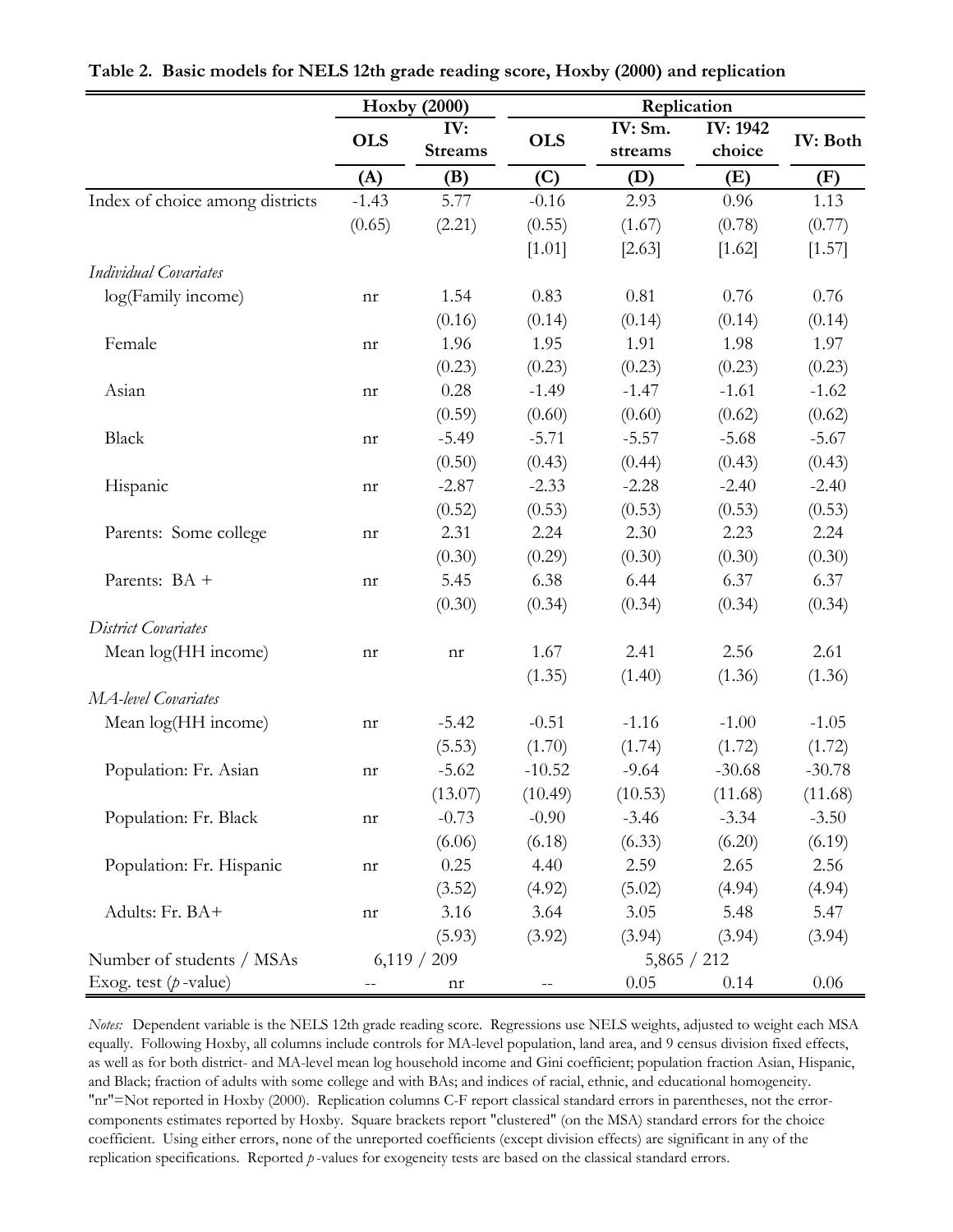|                                 |                   | <b>Hoxby (2000)</b>        | Replication       |            |                 |             |
|---------------------------------|-------------------|----------------------------|-------------------|------------|-----------------|-------------|
|                                 |                   | IV:                        |                   | IV: Sm.    | <b>IV: 1942</b> | IV:         |
|                                 | <b>OLS</b>        | <b>Streams</b>             | <b>OLS</b>        | streams    | choice          | <b>Both</b> |
|                                 | (A)               | (B)                        | (C)               | (D)        | (E)             | (F)         |
| Index of choice among districts | $-0.24$           | 3.82                       | $-0.47$           | 0.51       | $-0.02$         | 0.03        |
|                                 | (0.49)            | (1.59)                     | (0.42)            | (1.36)     | (0.61)          | (0.60)      |
|                                 |                   |                            | [0.64]            | [2.08]     | [1.14]          | [1.12]      |
| <b>Individual Covariates</b>    |                   |                            |                   |            |                 |             |
| log(Family income)              | nr                | nr                         | 1.01              | 1.00       | 1.00            | 1.00        |
|                                 |                   |                            | (0.09)            | (0.09)     | (0.09)          | (0.09)      |
| Female                          | nr                | nr                         | 2.11              | 2.11       | 2.09            | 2.09        |
|                                 |                   |                            | (0.17)            | (0.17)     | (0.17)          | (0.17)      |
| Asian                           | nr                | $\mathop{\rm nr}\nolimits$ | $-0.58$           | $-0.56$    | $-0.60$         | $-0.60$     |
|                                 |                   |                            | (0.51)            | (0.51)     | (0.52)          | (0.52)      |
| <b>Black</b>                    | nr                | nr                         | $-4.09$           | $-4.08$    | $-4.09$         | $-4.09$     |
|                                 |                   |                            | (0.32)            | (0.32)     | (0.32)          | (0.32)      |
| Hispanic                        | nr                | nr                         | $-2.24$           | $-2.23$    | $-2.20$         | $-2.20$     |
|                                 |                   |                            | (0.37)            | (0.37)     | (0.37)          | (0.37)      |
| Parents: Some college           | nr                | nr                         | 2.52              | 2.53       | 2.53            | 2.53        |
|                                 |                   |                            | (0.21)            | (0.21)     | (0.21)          | (0.21)      |
| Parents: BA +                   | nr                | nr                         | 6.92              | 6.94       | 6.94            | 6.94        |
|                                 |                   |                            | (0.25)            | (0.25)     | (0.25)          | (0.25)      |
| District Covariates             |                   |                            |                   |            |                 |             |
| Mean log(HH income)             | nr                | nr                         | 4.29              | 4.52       | 4.37            | 4.39        |
|                                 |                   |                            | (0.99)            | (1.03)     | (1.00)          | (1.00)      |
| MA-level Covariates             |                   |                            |                   |            |                 |             |
| Mean log(HH income)             | nr                | nr                         | $-3.36$           | $-3.70$    | $-3.51$         | $-3.54$     |
|                                 |                   |                            | (1.24)            | (1.32)     | (1.27)          | (1.27)      |
| Population: Fr. Asian           | nr                | nr                         | $-14.63$          | $-14.05$   | $-13.58$        | $-13.57$    |
|                                 |                   |                            | (7.95)            | (7.99)     | (8.90)          | (8.90)      |
| Population: Fr. Black           | nr                | $\mathop{\rm nr}\nolimits$ | $-0.08$           | $-0.68$    | $-0.24$         | $-0.28$     |
|                                 |                   |                            | (4.31)            | (4.39)     | (4.36)          | (4.36)      |
| Population: Fr. Hispanic        | nr                | nr                         | 2.34              | 1.89       | 2.24            | 2.22        |
|                                 |                   |                            | (3.46)            | (3.52)     | (3.51)          | (3.51)      |
| Adults: Fr. BA+                 | nr                | $\mathop{\rm nr}\nolimits$ | 6.12              | 5.97       | 5.95            | 5.95        |
|                                 |                   |                            | (2.81)            | (2.82)     | (2.85)          | (2.85)      |
| Number of students / MSAs       |                   | 10,790 / 211               |                   | 11,495/196 |                 |             |
| Exog. test $(p$ -value)         | $\qquad \qquad -$ | nr                         | $\qquad \qquad -$ | 0.45       | 0.23            | 0.16        |

**Table 3. Basic models for NELS 8th grade reading score, Hoxby (2000) and replication**

*Notes:* Dependent variable is the NELS 8th grade reading score. See notes to Table 2.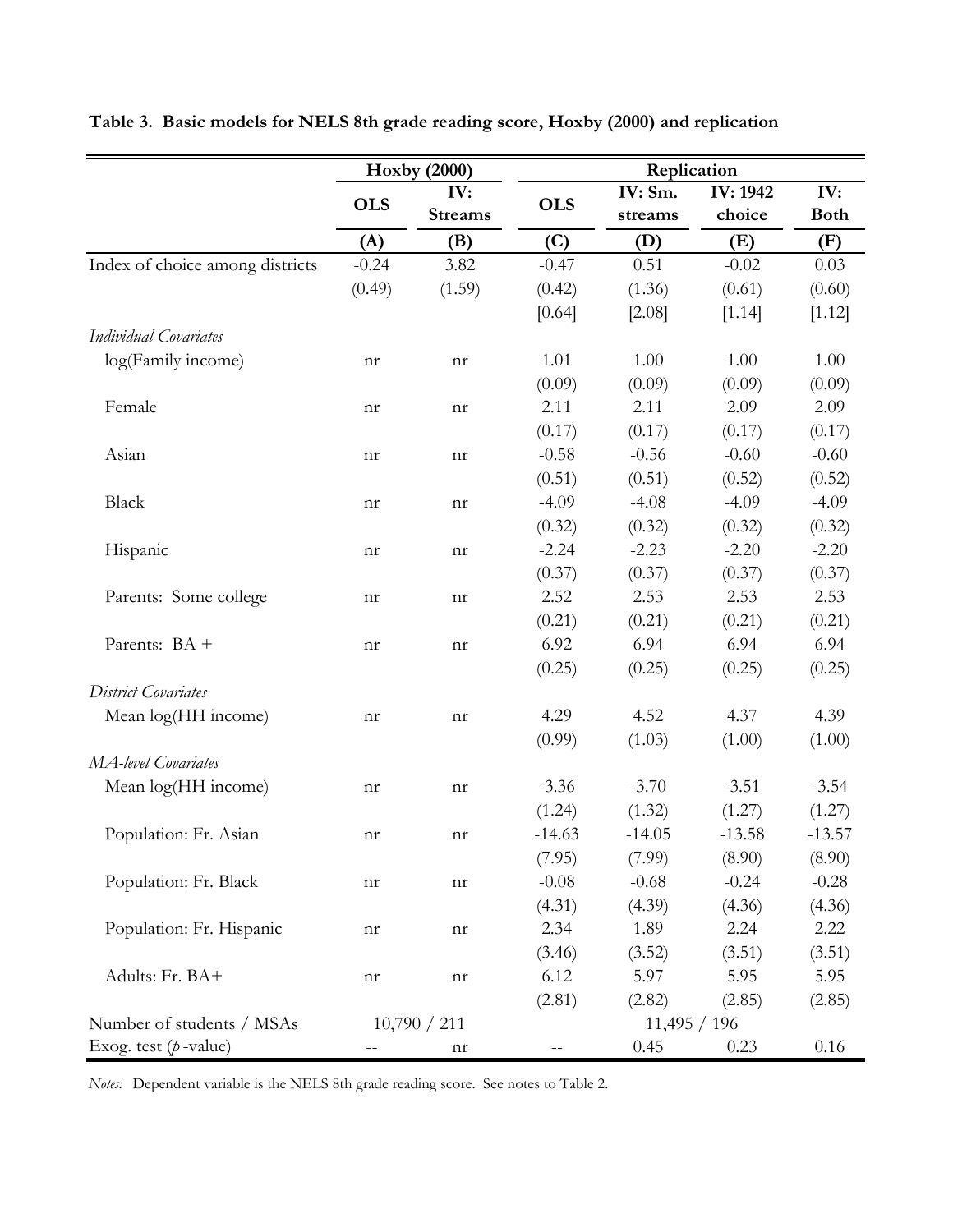|                |                                 | Sample size: |     |                             | <b>Estimated Choice effect</b> |                |          |             |  |
|----------------|---------------------------------|--------------|-----|-----------------------------|--------------------------------|----------------|----------|-------------|--|
|                | Information used to match       |              |     | <b>MAs Schools Students</b> | <b>OLS</b>                     |                | IV       |             |  |
|                | <b>NELS</b> schools to MSAs     |              |     |                             |                                | <b>Streams</b> | Choice42 | <b>Both</b> |  |
|                |                                 | (A)          | (B) | (C)                         | (D)                            | (E)            | (F)      | (G)         |  |
| $\mathbf{1}$ . | Raw CCD MSA codes               | 163          | 433 | 9,098                       | $-0.83$                        | 0.97           | $-0.38$  | $-0.23$     |  |
|                |                                 |              |     |                             | (0.45)                         | (1.28)         | (0.65)   | (0.63)      |  |
|                |                                 |              |     |                             | [0.66]                         | [1.99]         | [1.16]   | [1.15]      |  |
| 2.             | PMSA codes on CCD repaired      | 196          | 548 | 11,495                      | $-0.47$                        | 0.51           | $-0.02$  | 0.03        |  |
|                | (Base replication sample)       |              |     |                             | (0.42)                         | (1.36)         | (0.61)   | (0.60)      |  |
|                |                                 |              |     |                             | [0.64]                         | [2.08]         | [1.14]   | [1.12]      |  |
| 3.             | Obsolete/invalid CCD codes      | 196          | 551 | 11,558                      | $-0.48$                        | 0.47           | $-0.02$  | 0.03        |  |
|                | repaired                        |              |     |                             | (0.42)                         | (1.36)         | (0.61)   | (0.60)      |  |
|                |                                 |              |     |                             | [0.64]                         | [2.09]         | [1.14]   | [1.12]      |  |
| 4.             | District address used to assign | 195          | 553 | 11,614                      | $-0.78$                        | 0.51           | $-0.53$  | $-0.43$     |  |
|                | <b>MSA</b>                      |              |     |                             | (0.43)                         | (1.35)         | (0.61)   | (0.60)      |  |
|                |                                 |              |     |                             | [0.67]                         | [1.99]         | [1.16]   | [1.14]      |  |
|                |                                 |              |     |                             |                                |                |          |             |  |
| 5.             | Zip code used to confirm        | 195          | 556 | 11,683                      | $-0.77$                        | 0.58           | $-0.60$  | $-0.49$     |  |
|                | district address                |              |     |                             | (0.42)                         | (1.35)         | (0.61)   | (0.60)      |  |
|                |                                 |              |     |                             | [0.67]                         | [1.99]         | [1.15]   | [1.13]      |  |

**Table 4: Robustness of estimated choice effect on 8th grade reading scores to small changes in sample.**

*Notes* : Each row explores a different method of assigning NELS schools to metropolitan areas. 115 schools are assigned differently in row 2 than in row 1; 3 in 3 than in 2; 19 in 4 than in 3; and 3 in 5 than in 4. Specifications are those in Table 3. Classical standard errors in parentheses; clustered standard errors in square brackets.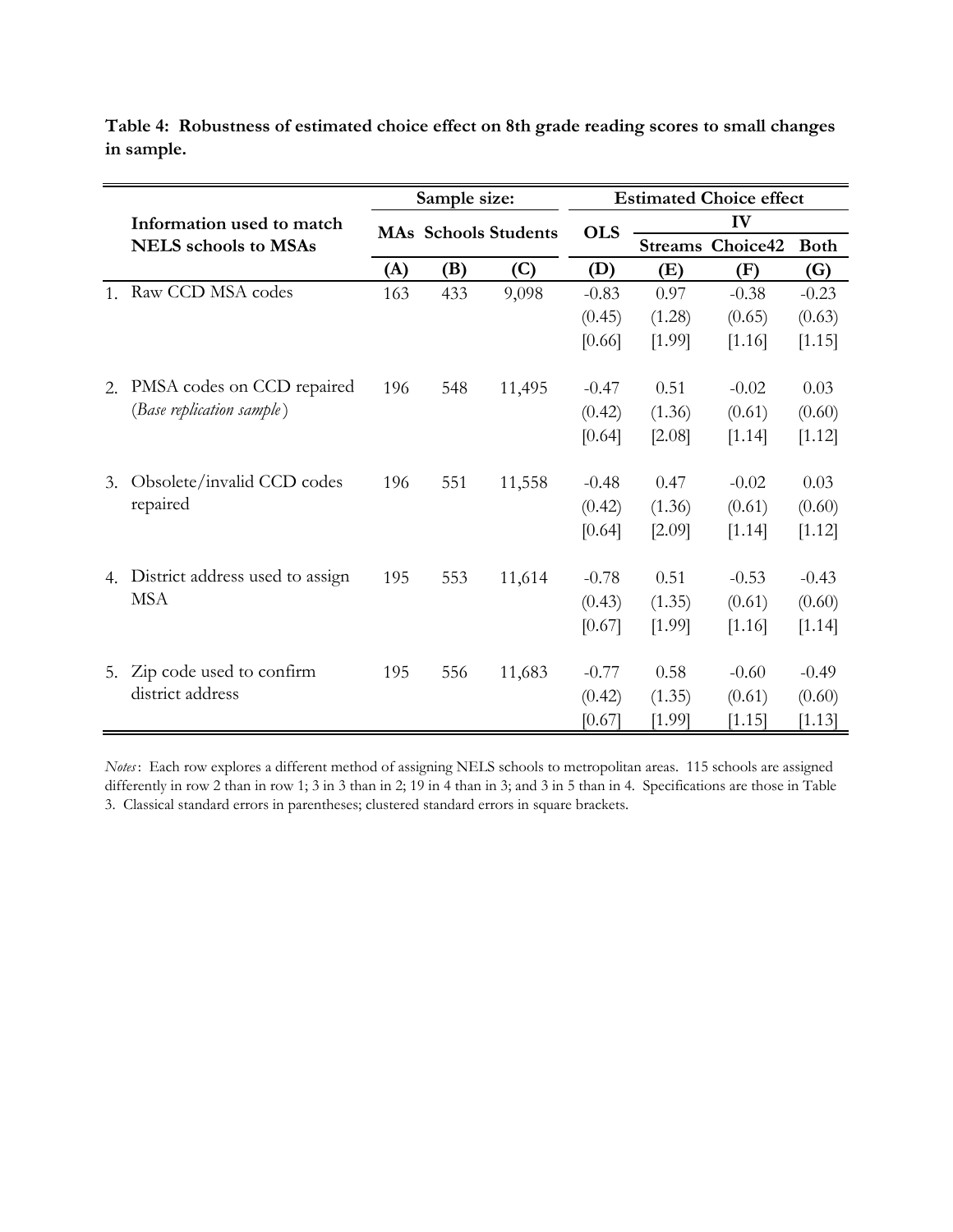|               |                                   |                       | <b>Estimated Choice effect</b> |                |          |             |
|---------------|-----------------------------------|-----------------------|--------------------------------|----------------|----------|-------------|
|               |                                   | Sample<br><b>Size</b> | <b>OLS</b>                     |                | IV       |             |
| Specification |                                   |                       |                                | <b>Streams</b> | Choice42 | <b>Both</b> |
|               |                                   | (A)                   | (B)                            | (C)            | (D)      | (E)         |
|               | Panel A: Basic replication sample |                       |                                |                |          |             |
| 1.            | Hoxby specification               | 11,495                | $-0.57$                        | 0.17           | $-0.15$  | $-0.11$     |
|               |                                   |                       | (0.41)                         | (1.31)         | (0.60)   | (0.59)      |
|               |                                   |                       | [0.63]                         | [1.99]         | [1.12]   | [1.09]      |
| 2.            | Without district-level (SDDB)     | 11,495                | $-0.74$                        | $-0.18$        | $-0.41$  | $-0.38$     |
|               | controls                          |                       | (0.41)                         | (1.27)         | (0.60)   | (0.58)      |
|               |                                   |                       | [0.63]                         | [1.88]         | [1.09]   | [1.06]      |
| 3.            | Add 6 public schools without      | 11,627                | $-0.71$                        | $-0.18$        | $-0.36$  | $-0.34$     |
|               | SDDB data                         |                       | (0.41)                         | (1.27)         | (0.60)   | (0.58)      |
|               |                                   |                       | [0.63]                         | [1.91]         | [1.09]   | [1.06]      |
|               | Panel B: Zip code-matched sample  |                       |                                |                |          |             |
| 4.            | Hoxby specification               | 11,683                | $-0.81$                        | 0.27           | $-0.68$  | $-0.58$     |
|               |                                   |                       | (0.42)                         | (1.31)         | (0.61)   | (0.59)      |
|               |                                   |                       | [0.66]                         | [1.92]         | [1.14]   | [1.11]      |
| 5.            | Without district-level (SDDB)     | 11,683                | $-0.88$                        | $-0.08$        | $-0.87$  | $-0.79$     |
|               | controls                          |                       | (0.41)                         | (1.27)         | (0.60)   | (0.59)      |
|               |                                   |                       | [0.66]                         | [1.88]         | [1.11]   | [1.08]      |
| 6.            | Add 6 public schools without      | 11,815                | $-0.83$                        | $-0.07$        | $-0.78$  | $-0.71$     |
|               | SDDB data                         |                       | (0.41)                         | (1.28)         | (0.60)   | (0.59)      |
|               |                                   |                       | [0.66]                         | [1.90]         | [1.10]   | [1.07]      |
| 7.            | Add 174 private schools           | 15,298                | $-0.25$                        | $-0.17$        | $-0.34$  | $-0.32$     |
|               |                                   |                       | (0.36)                         | (1.10)         | (0.51)   | (0.50)      |
|               |                                   |                       | [0.64]                         | [1.82]         | [1.01]   | [1.00]      |

**Table 5: Estimated choice effect when sample includes private schools**

*Notes* : Sample and specification in Rows 1 and 4 is that from Table 4, rows 1 and 5, respectively. Rows 2 and 5 exclude the district-level controls from Hoxby's specification. Rows 3 and 6 add to the sample 6 schools previously excluded for lack of district-level covariates. Row 7 adds an additional 174 private schools that are excluded from all previous estimates. Classical standard errors in parentheses; clustered standard errors in square brackets.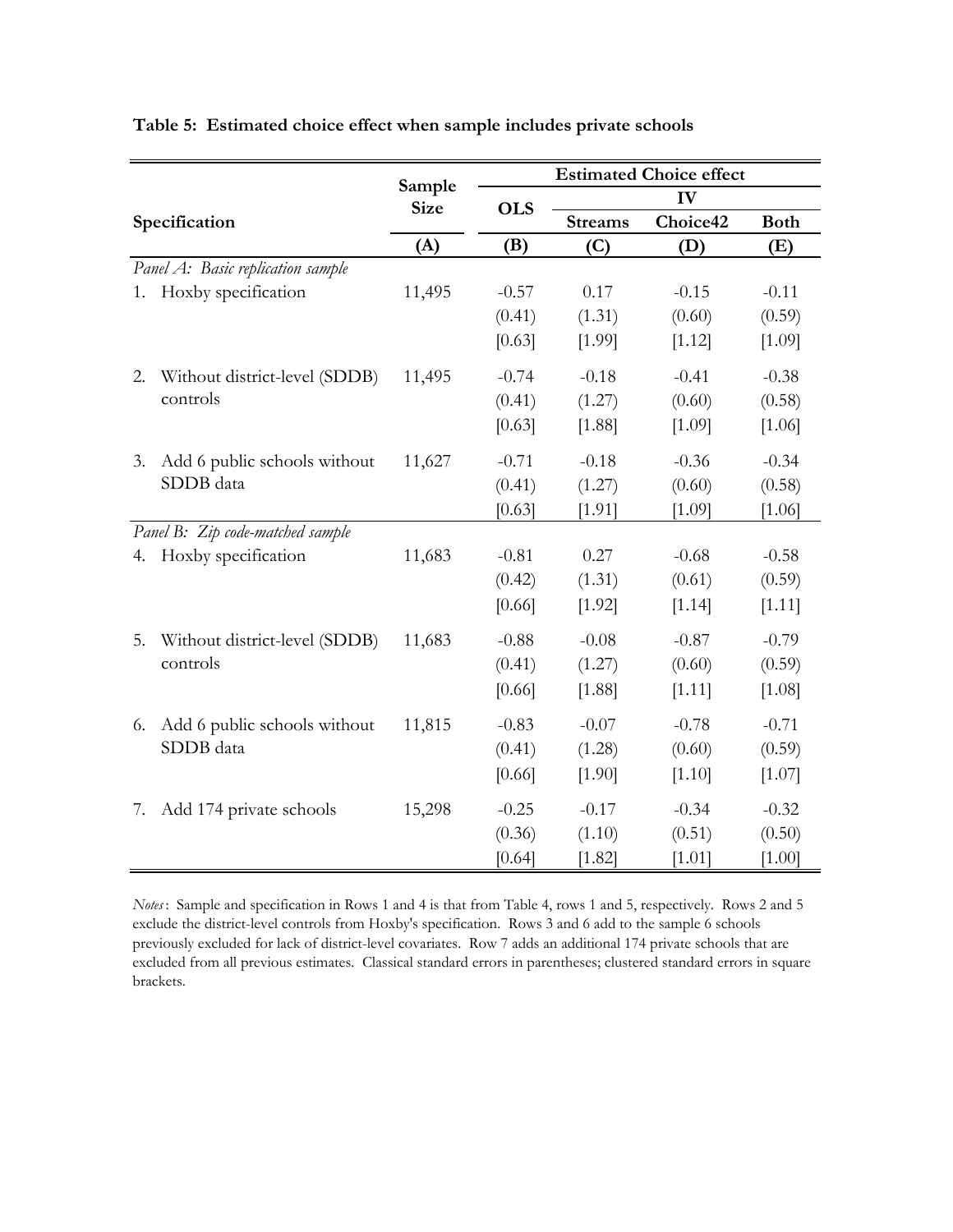|    |                                   |            |                | <b>Estimated choice effect</b> |             |            | <b>Inverse Mills ratio coefficient</b> |                         |             |  |
|----|-----------------------------------|------------|----------------|--------------------------------|-------------|------------|----------------------------------------|-------------------------|-------------|--|
|    |                                   | <b>OLS</b> |                | IV                             |             | <b>OLS</b> | IV                                     |                         |             |  |
|    |                                   |            | <b>Streams</b> | Choice42                       | <b>Both</b> |            |                                        | <b>Streams Choice42</b> | <b>Both</b> |  |
|    |                                   | (A)        | (B)            | (C)                            | (D)         | (E)        | (F)                                    | (G)                     | (H)         |  |
|    | Panel A: Basic replication sample |            |                |                                |             |            |                                        |                         |             |  |
|    | 1. Hoxby specification            | $-0.47$    | 0.51           | $-0.02$                        | 0.03        |            |                                        |                         |             |  |
|    |                                   | (0.42)     | (1.36)         | (0.61)                         | (0.60)      |            |                                        |                         |             |  |
|    |                                   | [0.64]     | [2.08]         | [1.14]                         | [1.12]      |            |                                        |                         |             |  |
| 2. | With control for                  | $-0.56$    | 0.35           | $-0.14$                        | $-0.09$     | $-2.70$    | $-2.16$                                | $-2.46$                 | $-2.43$     |  |
|    | private enrollment                | (0.42)     | (1.41)         | (0.62)                         | (0.61)      | (1.82)     | (1.99)                                 | (1.85)                  | (1.85)      |  |
|    |                                   | [0.62]     | [2.11]         | [1.13]                         | [1.10]      |            |                                        |                         |             |  |
|    | Panel B: Zip code-matched sample  |            |                |                                |             |            |                                        |                         |             |  |
|    | 3. Hoxby specification            | $-0.77$    | 0.58           | $-0.60$                        | $-0.49$     |            |                                        |                         |             |  |
|    |                                   | (0.42)     | (1.35)         | (0.61)                         | (0.60)      |            |                                        |                         |             |  |
|    |                                   | [0.67]     | [1.99]         | [1.15]                         | [1.13]      |            |                                        |                         |             |  |
| 4. | With control for                  | $-0.90$    | 0.36           | $-0.76$                        | $-0.66$     | $-3.96$    | $-3.20$                                | $-3.91$                 | $-3.84$     |  |
|    | private enrollment                | (0.43)     | (1.40)         | (0.62)                         | (0.61)      | (1.83)     | (2.00)                                 | (1.85)                  | (1.85)      |  |
|    |                                   | [0.65]     | [1.99]         | [1.14]                         | [1.12]      |            |                                        |                         |             |  |

**Table 6: Estimated choice effect when private enrollment is controlled**

*Notes* : Rows 1 and 3 report estimates of choice effect in Hoxby's specification from Table 4, rows 1 and 5, respectively. Rows 2 and 3 add a control for an inverse Mills ratio derived from the MSA-level private enrollment rate to the Hoxby specification, using the same samples as in the preceeding rows. Classical standard errors in parentheses; clustered standard errors in square brackets.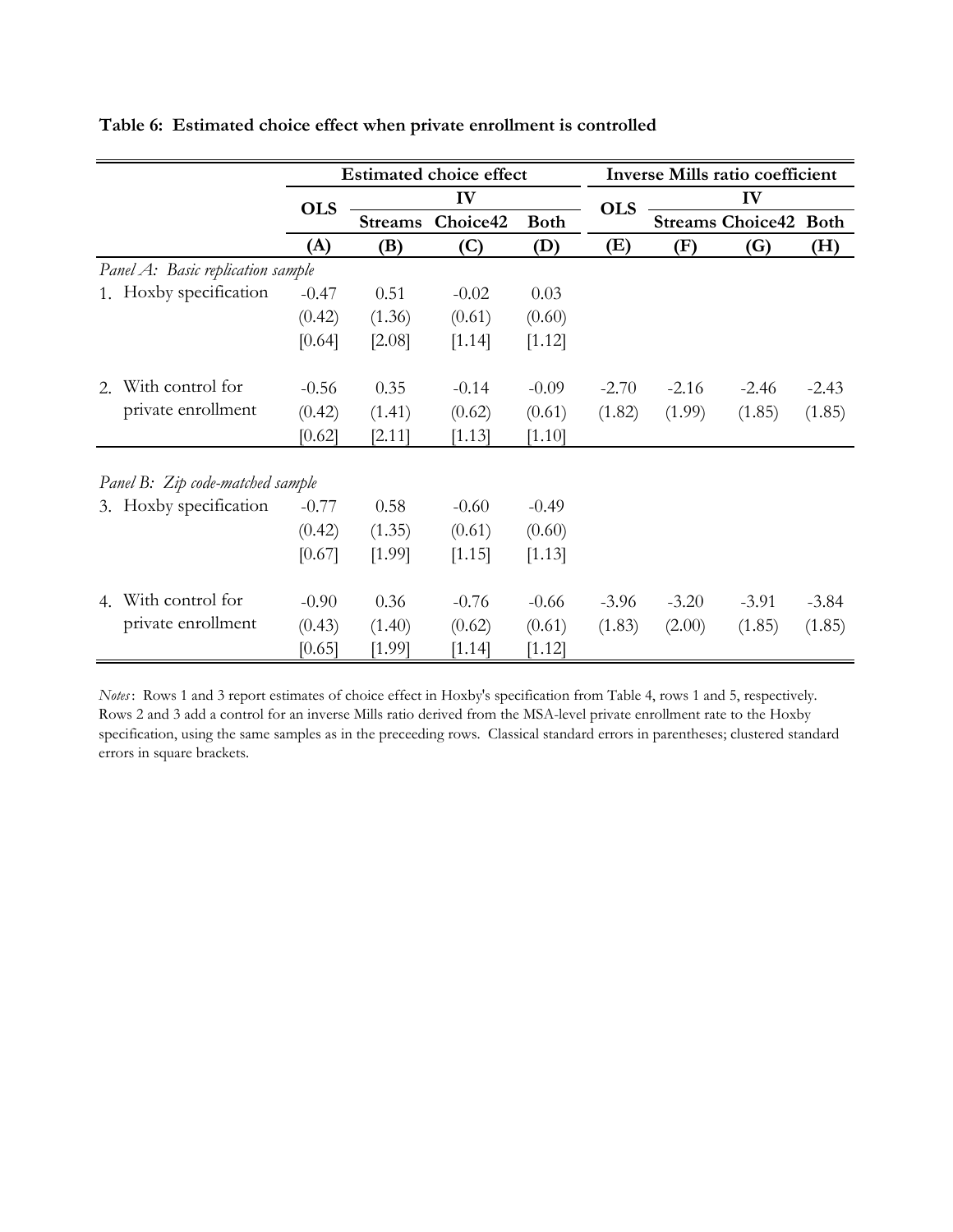| Replication estimates and standard errors                 |           |           |                         |                   |         |             | Hoxby   |
|-----------------------------------------------------------|-----------|-----------|-------------------------|-------------------|---------|-------------|---------|
|                                                           | Classical |           | <b>Error</b> components |                   | Cluster | Data        | (2000)  |
|                                                           |           | <b>MA</b> |                         | MA & MA, Dist.    | on MA   | collapsed   |         |
|                                                           |           |           |                         | District & School |         | to MA level |         |
|                                                           | (A)       | (B)       | (C)                     | (D)               | (E)     | (F)         | (G)     |
| Panel A: Base year (8th grade) replication sample         |           |           |                         |                   |         |             |         |
| Coefficients and estimated standard errors                |           |           |                         |                   |         |             |         |
| <b>OLS</b>                                                | $-0.47$   |           |                         |                   |         | $-0.08$     | $-0.24$ |
|                                                           | (0.42)    | (0.56)    | (0.56)                  | (0.59)            | (0.64)  | (0.77)      | (0.49)  |
| <b>IV:</b> Streams                                        | 0.51      |           |                         |                   |         | 0.98        | 3.82    |
|                                                           | (1.36)    | (1.96)    | (1.85)                  | (2.13)            | (2.08)  | (2.57)      | (1.59)  |
| IV: Choice42                                              | $-0.02$   |           |                         |                   |         | 0.15        |         |
|                                                           | (0.61)    | (1.02)    | (1.09)                  | (1.22)            | (1.14)  | (1.29)      |         |
| IV: Both                                                  | 0.03      |           |                         |                   |         | 0.22        |         |
|                                                           | (0.60)    | (0.98)    | (1.02)                  | (1.16)            | (1.12)  | (1.26)      |         |
| Standard deviation of error components (OLS model)        |           |           |                         |                   |         |             |         |
| $MA (N=196)$                                              |           | 1.07      | 0.00                    | 0.00              |         |             | nr      |
| District (N=432)                                          |           |           | 1.37                    | 0.00              |         |             | nr      |
| School $(N=548)$                                          |           |           |                         | 1.96              |         |             |         |
| Individual                                                | 8.95      | 8.83      | 8.82                    | 8.83              |         |             |         |
| Panel B: Second follow-up (12th grade) replication sample |           |           |                         |                   |         |             |         |
| Coefficients and estimated standard errors                |           |           |                         |                   |         |             |         |
| <b>OLS</b>                                                | $-0.16$   |           |                         |                   |         | 0.19        | $-1.43$ |
|                                                           | (0.55)    | (0.72)    | (0.79)                  | (0.86)            | (1.01)  | (1.11)      | (0.65)  |
| <b>IV:</b> Streams                                        | 2.93      |           |                         |                   |         | 3.08        | 5.77    |
|                                                           | (1.67)    | (2.73)    | (2.88)                  | (3.35)            | (2.63)  | (2.74)      | (2.21)  |
| IV: Choice42                                              | 0.96      |           |                         |                   |         | 1.64        |         |
|                                                           | (0.78)    | (1.27)    | (1.48)                  | (1.76)            | (1.62)  | (1.86)      |         |
| IV: Both                                                  | 1.13      |           |                         |                   |         | 1.76        |         |
|                                                           | (0.77)    | (1.23)    | (1.43)                  | (1.70)            | (1.57)  | (1.80)      |         |
| Standard deviation of error components (OLS model)        |           |           |                         |                   |         |             |         |
| $MA (N=212)$                                              |           | 1.65      | 1.27                    | 0.00              |         |             |         |
| District (N=513)                                          |           |           | 1.90                    | 0.00              |         |             |         |
| School $(N=744)$                                          |           |           |                         | 3.64              |         |             |         |
| Individual                                                | 8.69      | 8.26      | 8.24                    | 8.19              |         |             |         |

**Table 7. Alternative standard error estimates for 8th grade replication sample**

Notes: Columns A-E report alternative estimates of the standard error of the choice coefficient from the replication estimates in Table 3, deriving from different assumptions about the correlation between the residual test scores of students in the same school, district, and MA. Column A assumes that all observations are independent, and reports classical standard errors. Columns B-D allow for components of the error at the MA; MA and district; and MA, district, and school levels, and estimate standard errors using Moulton's (1986) formula for random-effects-style models. Column E reports standard error estimates from STATA's "cluster" command, which is robust to arbitrary heteroskedasticity and within-MA serial correlation. Column F re-estimates the Hoxby model on MSA-level means, implicitly permitting arbitrary within-MA serial correlation, with heteroskedasticity-robust standard errors. Column G reports Hoxby's estimates, which she reports allow for district and MA error components as in Column C.